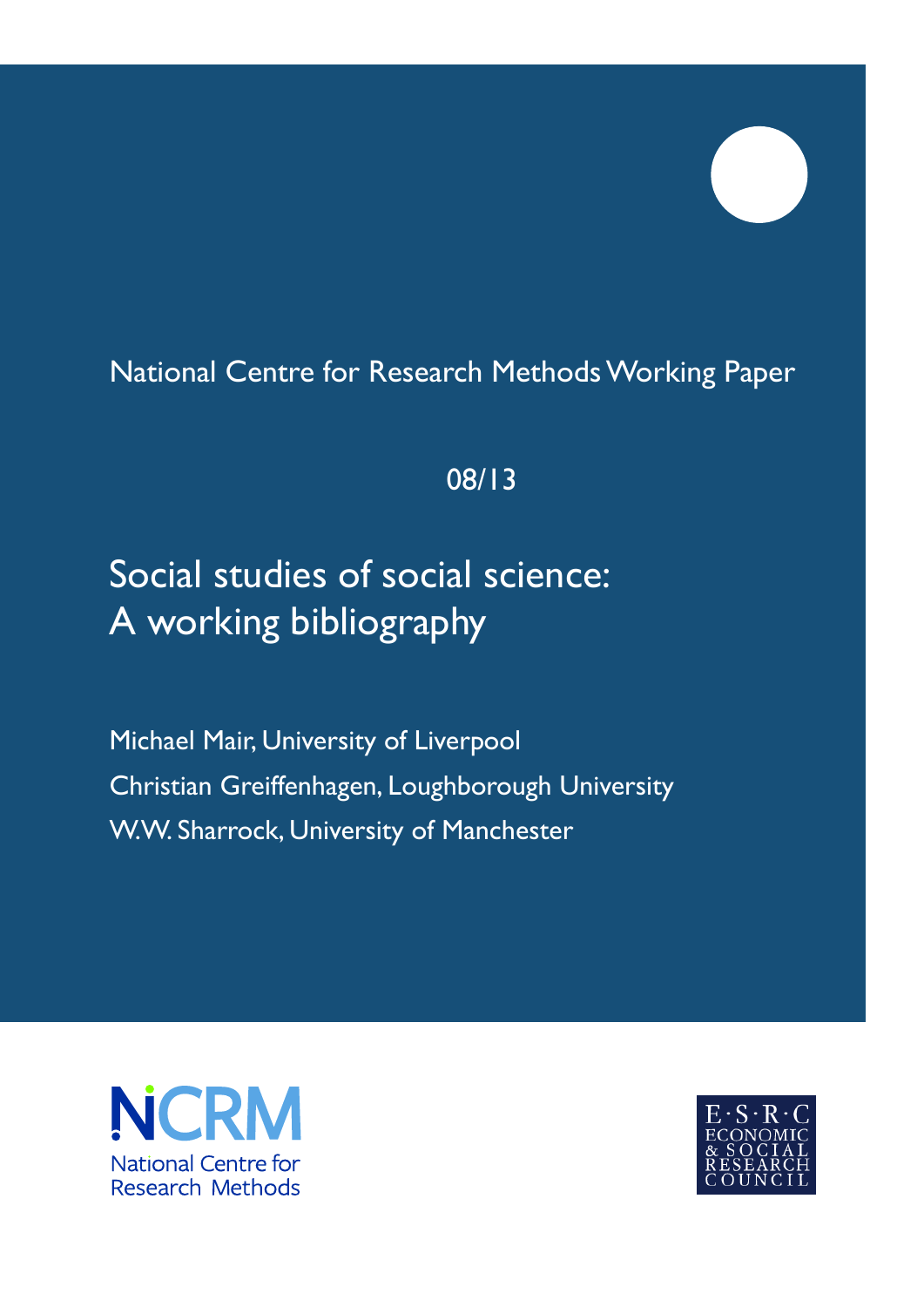#### **Social Studies of Social Science: A Working Bibliography**

Dr. Michael Mair Sociology, Social Policy and Criminology University of Liverpool [michael.mair@liverpool.ac.uk](mailto:michael.mair@liverpool.ac.uk)<sup>[1](#page-1-0)</sup>

Dr. Christian Greiffenhagen Sociology Loughborough University

Prof. W.W. Sharrock Sociology University of Manchester

#### **Abstract**

The social sciences are currently going through a reflexive phase, one marked by the appearance of a wave of studies which approach their disciplines' own methods and research practices as their empirical subject matter. Driven partly by a growing interest in knowledge production and partly by a desire to make the social sciences 'fit-for-purpose' in the digital era, these studies seek to reinvigorate debates around methods by treating them as embedded social and cultural phenomena with their own distinctive biographical trajectories – or "social lives". Empirical studies of social scientific work and the role of methods within it, however, remain relatively scarce. There are several reasons for this but, for one thing, it can be difficult to find examples of how such studies might be undertaken. This contribution draws together a literature scattered across various social science disciplines and their sub-fields in which social science methods have been studied empirically. We hope this working bibliography will provide a useful resource for those who wish to undertake such studies in the future. We also hope to show that the more recent literature can be connected to, and stands to be informed by, a much broader literature. We do not pretend that our bibliography is complete and comprehensive but we do think it represents a starting point for those who wish to pursue these issues for themselves.

**Keywords:** social studies of social science; social life of methods; ethnomethodology; conversation analysis; anthropology; mixed methods; sociology of knowledge; data; analysis; methodology; qualitative methods; quantitative methods

#### **Introduction**

Although it was foreshadowed in many respects, and we could point to previous moves in this direction (e.g. LaPiere 1934, Benney & Hughes  $1956<sup>1</sup>$ , Sorokin 1956, Toulmin 1958, Winch 1958, Mills 1959, Hammond 1964), there have been a series of attempts to reappraise the 'problem' of method and research practice in the social sciences in recent decades, beginning in the late 1970s and gradually gaining momentum from there. Social science methods (fieldwork, interviewing, surveying, analysis, writing, etc.) are less and less being seen (or, at least, are less likely to be

<span id="page-1-0"></span> $1$  Corresponding author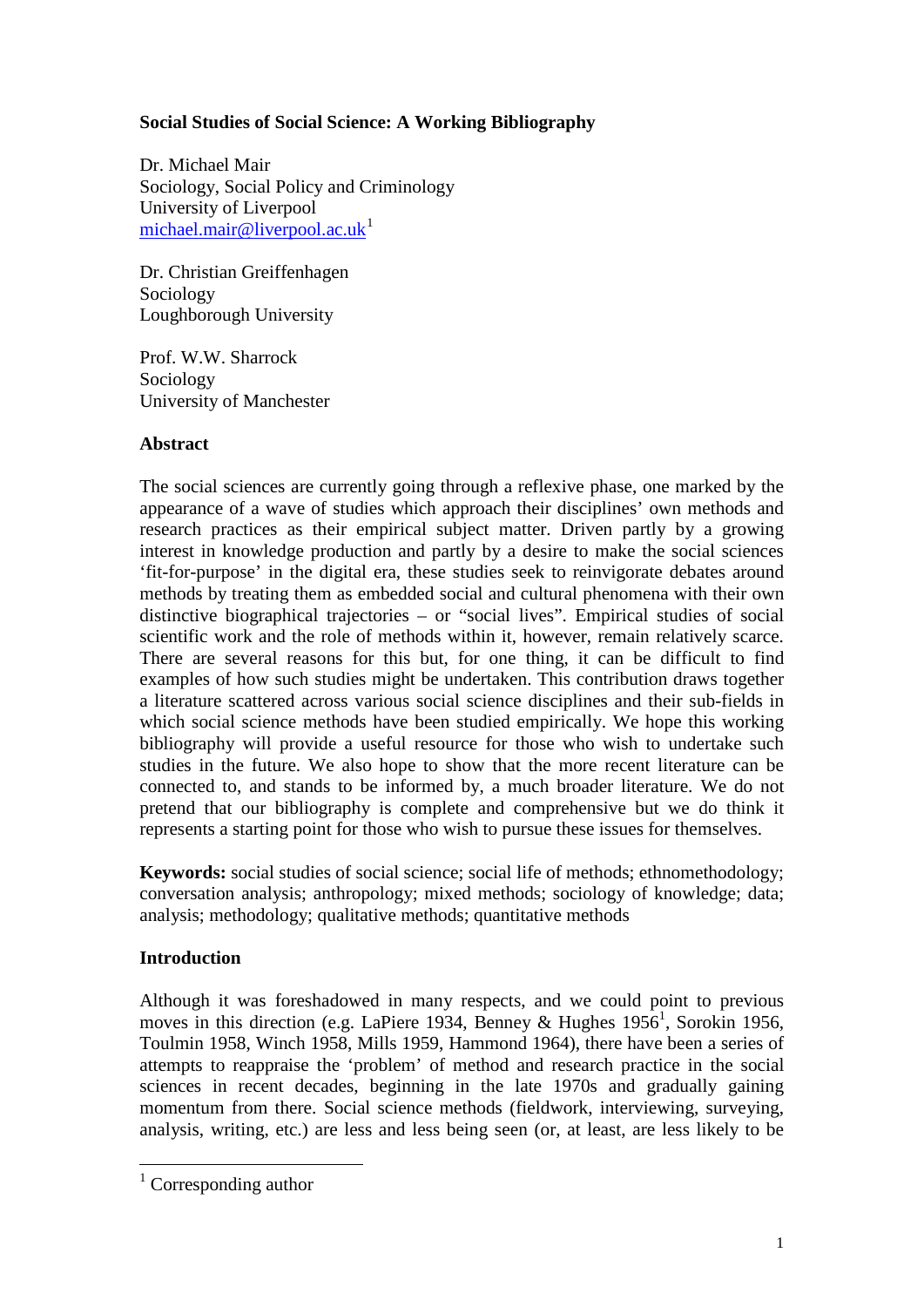claimed to be seen) as discrete technical devices or armaments that enable those who deploy them to step outside the societies and cultures they study so as to view them objectively from afar. Instead, they are increasingly being treated as part-and-parcel of those societies and cultures, and constitutive elements of the knowledge-making practices that operate at their very centre. Taking a lead from the sociology of scientific knowledge and science and technology studies (Bloor 1976, Lynch 1993, Maynard & Schaeffer 2000), the general thread running through this body of work, put simply, is that method is what connects the social scientist into the lives of their societies and cultures<sup>2</sup>, it is not what enables the social scientist to detach themselves from them and thereby escape their 'messy', 'earthly' entanglements (Law 2004, Latour 2007). Indeed, methods are increasingly being seen as productive or 'performative', i.e. as 'enacting' the very societies, cultures and systems of exchange they offer accounts of (see e.g. Briggs 2007, Mackenzie, Muniesa & Siu 2007, Majima and Moore 2009, Benzecry & Krause 2010, Savage 2013). Thus, and to take just a few examples, opinion polls are treated as producing that which they measure, i.e. public opinion, surveys, surveyable populations, interviews, interviewable subjects and economic analyses, markets: 'public opinion', 'population', 'the subject' and 'the market' are claimed not to pre-exist their deployment but are themselves 'brought into being' in and through their use (as in, e.g., Mackenzie, Muniesa & Siu 2007, Ruppert 2007, Law 2009).

Not only have the 'technical' practices of social scientists been reconfigured, in a reflexive move, as objects of inquiry, those working within this particular area of research – an area we might loosely term 'social studies of social scientific research practices' given their wide disciplinary cast – have also begun to actively advocate experimentation and a move away from established methodological prescriptions and ideas as a consequence of undertaking their inquiries (Fisher & Marcus 1986, Bourdieu & Wacquant 1992, Evans & Foster 2011, Mason 2011, Back & Puwar 2012, Gane 2012, Lury & Wakeford 2012). What we have seen, as a result, is an interest in the 'social life of method' (Law, Savage & Ruppert 2011, Savage 2013) being increasingly coupled to a concern for the 'politics of method'<sup>3</sup> (Clifford & Marcus 1985, Savage 2010, Adkins & Lury 2012) as well as an interest in how the social sciences have, at various points in time, set about finding ways of making themselves 'relevant' (Burawoy 2005, Savage & Burrows 2007, Rose, Osborne & Savage 2008, Savage 2013, Evans & Foster 2011, Gane 2012). Partly a response to a distinct politicisation of method in various areas of social life<sup>4</sup>, these reflections on method as political are also predicated on the idea that the social sciences are increasingly methodologically flatfooted (Beck 2005, Burawoy 2005, Adkins & Lury 2012, Gane 2012, Lury & Wakeford 2012), no longer able to keep pace with the speed with which contemporary social and cultural life is changing. In some cases, these changes, particularly those connected to 'digitisation' and 'big data', are seen as changes to the nature of 'the empirical' itself (see e.g. Adkins & Lury 2009). The social sciences, partly because they refuse to acknowledge their embedded and participant status by clinging to positivistic conceptions of method as detached, are said to be making themselves peripheral to  $-$  or "voluntarily estranging" themselves from, in Latour's formulation (2010: 148) – that which provides *their* animus: social and cultural life.

These literatures may move in a variety of directions and from a variety of different starting points but one strand that links them is an interest in how social science has been practiced, is being practiced and will be practiced, and all that may follow from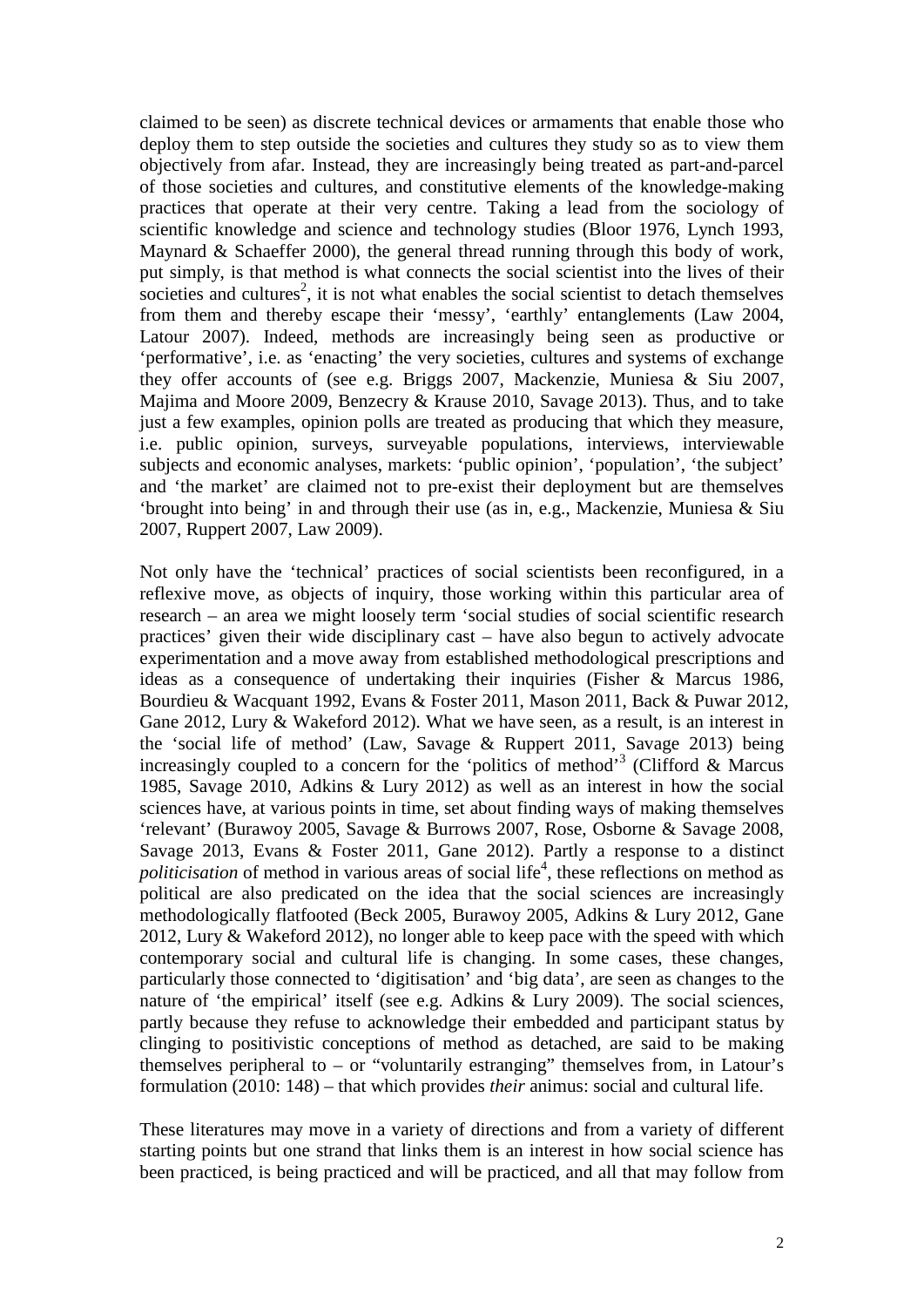that. As we found out when approached about the possibility of undertaking a comparative fieldwork study of reasoning work in quantitative and qualitative research in 2009<sup>5</sup> (see Greiffenhagen, Mair & Sharrock 2011), however, it is difficult to locate examples of how such studies themselves might be practiced. 'Model' studies are difficult to find, particularly in an area of research where the contributors are scattered across many different fields and have addressed quite different concerns and audiences (Guggenheim & Krause  $2012$ )<sup>6</sup>. As a consequence, beyond the work we were most familiar with, work in ethnomethodology and conversation analysis, we found ourselves reading across different fields of inquiry – primarily, but not solely, sociology, anthropology, history, archaeology, philosophy and the sociology of scientific knowledge/science and technology studies – in order to get a sense of how such studies had been approached by others. Unlike social studies of science, where debates spanned disciplinary divides from the start, social studies of social science have been only been fitfully ecumenical. While there are lines of 'cultural' exchange across social scientific diasporas (Barth 1967), by and large researchers have not taken up or responded to the insights that have emerged from studies located in fields seen as distant, and therefore of only tangential relevance, to their own.

In the spirit of cross-disciplinary dialogue and debate, we thought it would be useful to provide the list of references we have compiled in the course of our research as a resource for further discussion and work in this area. We make no claim to completeness or comprehensiveness – we are sure that those who consult it will spot many omissions, blind spots and oversights. It is, however, a *more* complete list of references than we have found anywhere else. We do not wish to claim sole credit for this as we have built on the work of Elisabeth Simbuerger (2009), the researchers in the Methods Lab at Goldsmiths College, London, Paul ten Have's EMCA (ethnomethodology and conversation analysis) website and contributors to the Lang-Use mailing list, all extremely helpful when it came to identifying the studies we present. Beyond that, we have done a lot of digging, using reference lists within books, articles and reports to locate additional materials. New bibliographic tools have been useful but most important were old-fashioned spade work and actually reading what we found because searches frequently turned up materials that appeared relevant at first glance but on closer inspection were not.

#### **Social Studies of Social Science: An Overview**

What, in overview, can we take from the exercise as a whole? We can see two things at work from quite an early stage: firstly, an interest in putting the social sciences in – and attempting to establish empirical accounts of how they are shaped by and depend for their intelligibility upon but also how they shape and lend intelligibility to – social, cultural and historical contexts, an interest which traces back to, among others, Weber (1978 [1922]), Mannheim (1936) and Schutz (e.g. 1963); and we can also see, secondly, attempts to treat what social scientists do as itself a form of social and cultural practice capable of, and likely to be illuminated by, being studied like any other. Ethnomethodological and conversation analytic studies from the 1960s and 1970s, while never a unified front and with important differences in the programmes of Garfinkel, Sacks and Cicourel very much in view, were amongst the first to seek to conduct research of this kind empirically, something ethnomethodologists and conversation analysts have continued to do in the period since<sup>7</sup>. Then, from the 1970s on, and perhaps most prominently in anthropology where questions relating to what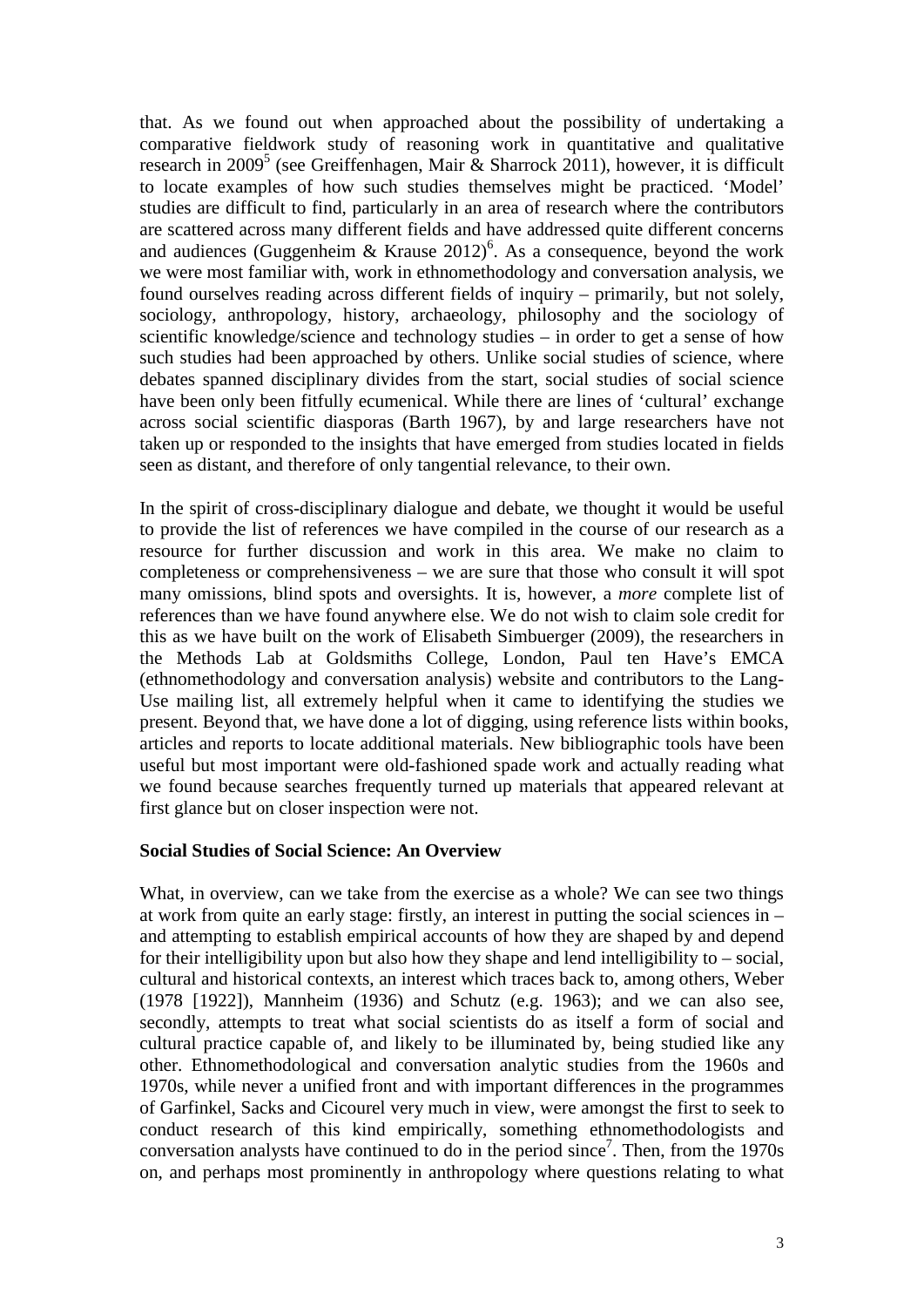anthropologists ought to study, the ways in which they ought to study it and how they ought to present the results of that work acquired a particular visibility and force (Clifford & Marcus 1986), self-scrutiny increased across social science disciplines. For instance, Bourdieu's accounts of his struggles with structuralism in *Outline of a Theory of Practice* (1977, a subject he returned to in *The Logic of Practice* (1990)) and Rabinow's *Fieldwork in Morocco* (1977) offered new ways of thinking about the work of the researcher, here the ethnographer, and their role in the production of knowledge<sup>8</sup>. What might be thought of as 'ethnomethodological' themes also began to surface in the anthropological literature at this point, as in Marcus' early paper 'The Ethnographic Subject as Ethnographer' (1980, compare Moerman 1969, Sharrock 1974, Sharrock & Anderson 1982). While these initial developments in anthropology – as in an earlier and less well known sociological literature (see, e.g., the list above) – were predominantly 'auto-critical', attention shifted in the 1980s to the question of ethnographic authority and, more specifically, ethnographic authorit*ies*, most famously Malinowski. While taking up the problem of writing as its leitmotif, as in the enduringly influential *Writing Culture* (Clifford & Marcus 1986, but see also, e.g., Marcus & Cushman 1982, Herzfeld 1983), this was never solely about the representation of research practices *simpliciter* but also about recasting ethnography itself as a co-production emerging from interactions between anthropologists and those they studied that took place within particular social, cultural and political contexts. Although not an entirely new theme, (see, e.g., Miner 1956), the problem identified was that the nature of ethnographic research had been obscured by the authoritative narratives produced by anthropologists. As a consequence, ways had to be found of experimenting with method – methods of fieldwork, methods of analysis, but also methods of writing (e.g. Fisher & Marcus 1986) – in order to overcome the ideological, political and indeed empirical failings of the past<sup>9</sup>. These are themes which have continued to exercise anthropologists, leading to, among other things, reconceptualisations of the 'field' and consequently ethnographic practice (Gupta & Ferguson 1997) along the way. The concern with developing an ethnographic orientation to fieldwork has also recently been the subject of a series of lively debates in archaeology, a field closely allied to that of anthropology, particularly in the US (see, e.g., Edgeworth 2006 and below). We would also note that a series of high profile disputes which either began or were revisited from the 1980s onwards – e.g. Redfield versus Lewis, Mead versus Freeman, Obeyesekere versus Sahlins – and which were organised around 'hostile readings' of evidence, inference and knowledge claims in specific ethnographies, have provided a different, rather more antagonistic, dimension to the reflexive turn within recent anthropological work (see, e.g., Heider 1988, Freeman 1989, Heider 1989, Rhoades 1989, Orans 1996, Borofsky 1997, Freeman, Orans & Côté 2000).

This work gelled with developments in the philosophy and sociology of the natural and social sciences. Building on the ideas of Ludwig Wittgenstein (1953), Peter Winch (1958), Thomas Kuhn (1962), Michel Foucault (e.g. 2002a[1966], 2002b [1969]), Jacques Derrida (1966), David Bloor (1976), Nelson Goodman (1978), Ian Hacking (e.g. 1968, 1975, 1983) and others, sociological researchers began to undertake empirical studies of the natural sciences in the late 1970s, e.g. Latour and Woolgar (1986[1979]). Although not specifically concerned with the social sciences, from an early stage the problem of 'symmetry' in such accounts quickly came to the fore. If 'facts' are products, what is the status of social scientific accounts of their making? Are they not constructions too and, if so, how can the social sciences be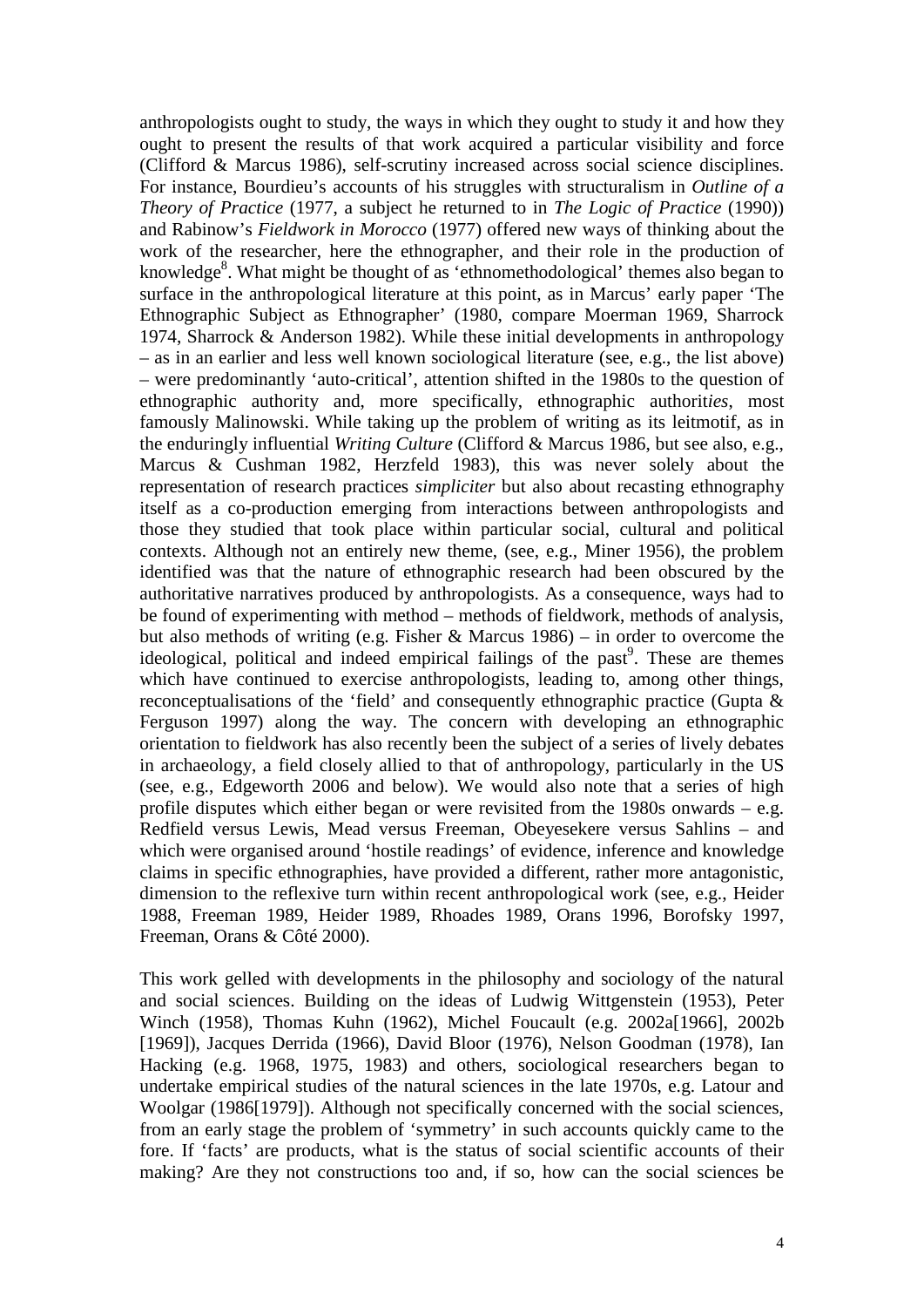exempted from similar forms of study?<sup>10</sup> It is perhaps this question that the recent wave of studies on the social life of methods takes up most directly. However, 'laboratory studies' were not the only way in which the work of the social sciences was beginning to be reappraised. Although normally cited for its theoretical and substantive interest, Foucault's work (e.g. 1975, 2002a, 2002b) helped set the stage for a new body of studies of enumerative, measurement and classificatory practices, particularly within statistics. Foucault's work, along with that of Wittgenstein, has been cited as a major influence by Ian Hacking who took up the issues Foucault had started to excavate and delved deeper into the historical emergence of the sciences of probability (see e.g. 1990, 2002). Hacking's histories, in turn, link with other historical and sociological work by Donald Mackenzie (1981), Theodore Porter (1986, 1996), Alain Desrosières (e.g. 1998), Geoff Bowker and Susan Leigh Star (1999), and others (e.g. Stigler 2002, Espeland & Stevens 2008). Taken collectively, this body of work has given rise to studies that seek to tell us something about the way in which statisticians and their collaborators make things knowable – features of statistical practice statisticians themselves have addressed but from different though equally interesting angles (see, e.g., Chatfield 2002).

These issues have been taken up in many innovative ways since the 1980s, but three alternative approaches that emerged from the early work discussed above still tend to provide the point of departure for contemporary research. The 'field' as it stands might thus be seen as organised around (1) historical-genealogical studies, (2) 'autocritical' and 'reflexive' studies (something which incorporates 'confessional' accounts of the past and present), and, finally, (3) studies of 'live' social scientific practice, mostly fieldwork, interview or survey based. Although it would be misleading to characterise these studies as narrowly fixed on one aspect of research at the expense of others, across these areas we find different areas of research practice provide the analytical focus for investigation. Broadly speaking these are: (1) studies of the production of the raw materials of research, i.e. data, and the ways in which the social world is made into an object of social scientific inquiry; (2) studies of analytic work, the ways in which data can be and are variously turned into findings and so are made to speak of and to social worlds; and (3) studies of writing, de/inscription and representational work, including such things as critical-exegetical examinations of the 'discursive' constitution of social facts, de-constructionist dissolutions of authoritative 'writing'/depiction and studies of, e.g., writing itself as a practical activity. We have then and in sum, studies of data collection, analysis and 'writing up' in all their  $complexities<sup>11</sup>$  undertaken either through a process of reflection on first-hand experience, through studies of the artifacts social scientists work with and produce, or by following researchers themselves to find out what doing research involves $12$ . These three areas of practice have been examined differently by those who adopt one of the different approaches to the social study of social science we identify above. There is no straightforward way of mapping between, say, fieldwork studies and the practice of data collection, or historical studies and the practice of writing, giving rise to some complex and interesting cases in what is an increasingly diverse field. We hope that diversity comes across strongly in the bibliography.

#### **Methodology**

It would be difficult to describe the long, slow accretion of materials over a four year period through the ongoing search for further examples and the pursuit of leads as an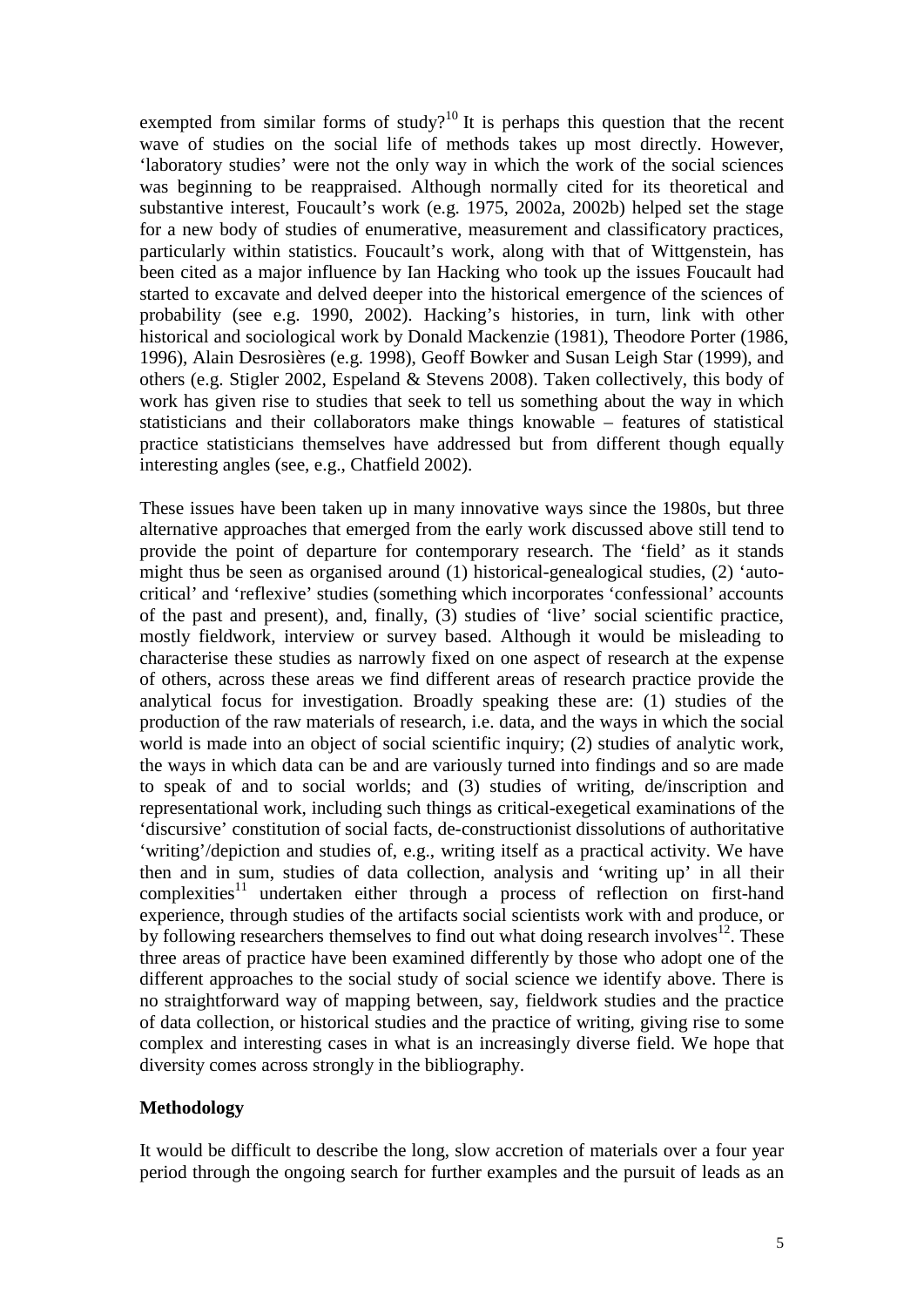explicit methodology. Nor we do we wish to lend it a retrospective coherence by offering a reconstructed logic of what was involved (Kaplan 1968). We were not operating with formal inclusion and exclusion criteria. Rather, we were sure that we would know what we were looking for when we saw it, with relevant materials appearing in and through the process of being sought out (Garfinkel 1967, Hill and Stones-Crittenden 1968). Nonetheless, we have tried to ensure that the lists we provide below include empirical work rather than theoretical discussions and programmatic statements: what we think of as the closest cousins we could find in the social sciences of the more established body of laboratory studies and histories of natural science practices. Discerning the difference between an empirical study and a theoretical or philosophical treatise is not always easy. The dividing line between the two can be difficult to judge, as in cases where programmatic statements are tied into empirical claims about the way research actually is or has been practiced (see, e.g. Back & Puwar 2012 or Savage 2013). By and large, however, we have tried to exclude work which is straightforwardly (meta)theoretical or falls within the purview of the (institutional and material) history of ideas and disciplines rather than the historical study of research practices  $-$  a different kind of exercise<sup>13</sup>. Although we have tried to tread that line carefully, many of our selections, and the rationales guiding inclusion and exclusion, will undoubtedly appear idiosyncratic to some.

We are also aware that there are many possible ways in which a bibliography of this kind might be set out. We could differentiate the work we list by disciplinary background, theoretical orientation, methodological approach, methods employed, focus of inquiry, kinds of data, scope of the study, field, audience, and so on, and also by whether we choose to focus on those undertaking the study or those being studied. We have opted to organise the results of our ongoing work in the following way. We begin, firstly, by listing what we are terming social studies of social scientific practice, past and present, including work on statistical practices; secondly, we list ethnomethodological and conversation analytic work on the same topic; and, thirdly, we list anthropological contributions, including recent ethnographic studies of archaeological fieldwork – three areas we see as sufficiently different to one another to warrant separate treatment. Following this, we change tack slightly and present a list of empirical contributions to debates around a particular approach to research: 'mixed methods'<sup>14</sup>. We are sure further, complementary lists could be provided for areas like history, geography, cartography, socio-legal studies, archival scholarship and many, many others – and we would welcome them. We are also aware that our list provides a limited guide to an increasingly innovative body of quantitative studies of social science research practices, including those that employ bibliometric techniques and novel forms of data-mining. However, these are not areas we have had the opportunity to explore ourselves and so we leave the task to others.

Finally, our lists are of course selective and betray our own leanings, preferences and practical purposes in seeking out these studies in the first place. However, we have not excluded work that takes a different approach to our own. With Paul Feyerabend (1973), we see disagreements, differences and disputes as healthy, helping to stimulate thinking and sharpen argument and analytical clarity. We have enjoyed engaging with this body of work for that very reason and we hope those who use this working bibliography will do so too.

#### **Notes**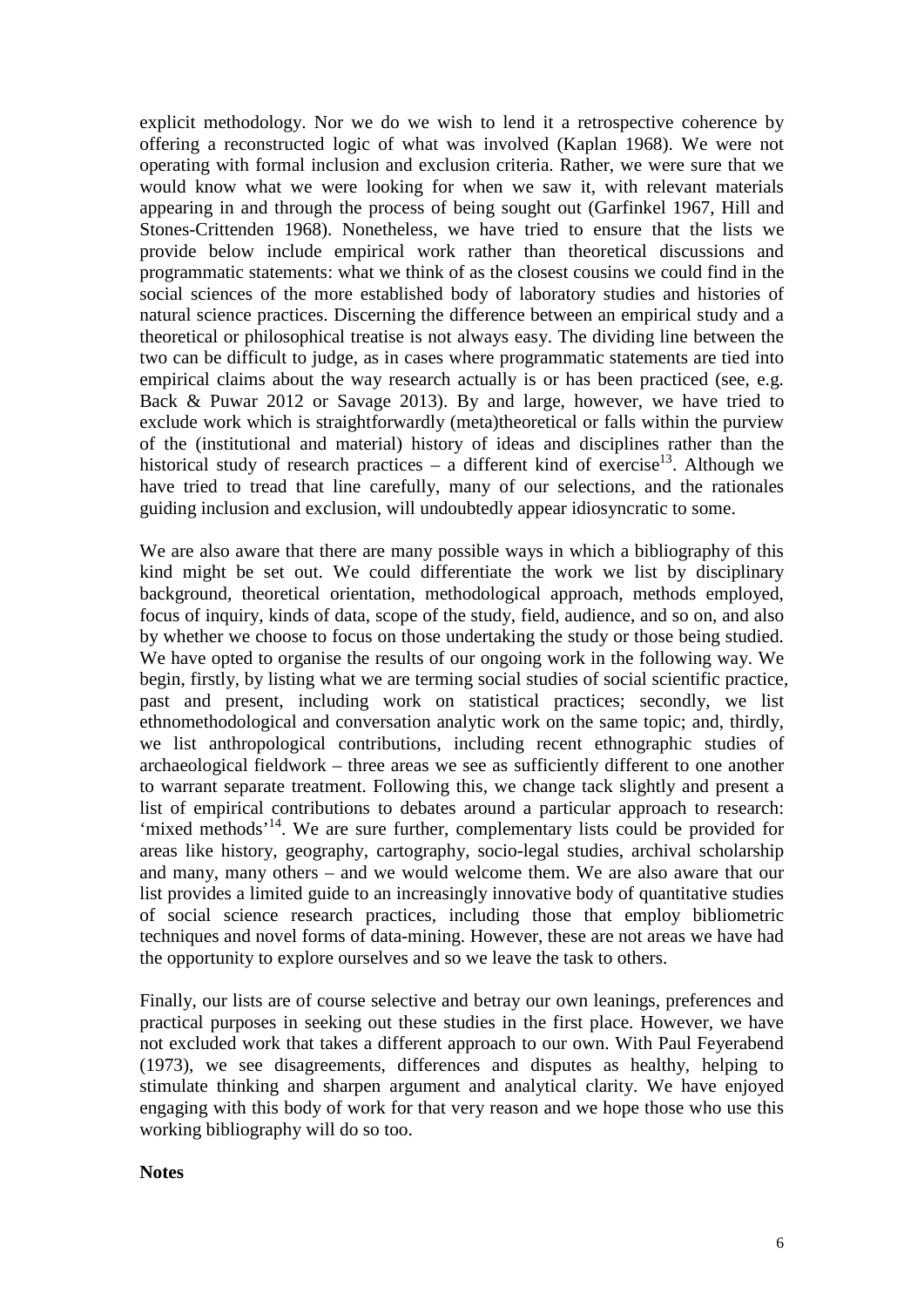<sup>1</sup> Benney and Hughes put things very well: "[T]he interview, as itself a form of social rhetoric, is not merely a tool of sociology but a part of its very subject matter. When one is learning about the interview, he [sic] is adding to sociological knowledge itself." (1956: 137-138)

 $2$  Though rarely, we would add, in clearly delineable or expected ways, see e.g. Beck 2005.

 $3$  An idea which connects to debates around 'ontological politics', see e.g. Law  $\&$ Hassard 1999 but see also Anderson & Sharrock 2013 and Lynch 2013 for rejoinders.

 $4$  As demonstrated by, among the many possible examples, the ongoing controversies around climate change (e.g. Rogers & Marres 1999, Edwards 2010, Rajão & Vurdubakis 2013), the aetiology of HIV/AIDS (Green 2009), techniques for counting votes in the United States (e.g. Hiltgartner, Lynch & Berkowitz 2005, Martin & Lynch 2009), randomised control trials (Goldacre 2008, 2012), the seismologists sentenced for manslaughter for failing to predict an earthquake in L'Aquila, Italy (Jones 2012), or the French psychiatrist given a suspended sentence because one of her patients committed murder after being cleared for release (BBC 2012) – all cases where questions of method and the warrant for scientific claims have become public concerns (see also Beck 2005, Latour & Weibel 2005). Disputes around social scientific analyses of the  $2011$  riots in the UK – when Boris Johnson complained he had "heard too much sociological explanation and not enough condemnation" – might seem to provide a more directly social scientific case in point (Cooper & Nichols 2011), but it is worth noting that, in the other cases mentioned above, it was the repercussions of acting on claims based upon the application of particular methods that generated the controversy – in this sense 'the politicisation of method' goes handin-hand with the 'socialisation of science', the linked claim that the sciences as a whole are inside not outside society and thus are socially, culturally, politically and economically accountable and in a variety of ways. Other controversies within social science disciplines are perhaps more illustrative. We might think here of anthropology and both the Yanomami scandal and its fall out (Borofsky 2005) as well as the 'human terrains system' controversy centring on the role of anthropologists in facilitating the 'war on terror' (see, e.g., Forte 2011) where particular ways of doing anthropological research and the potential/alleged/real harms associated with them were subject to considerable scrutiny. The election of Napoleon Chagnon, the main protagonist in the Yanomami controversy, to the US National Academy of Science, alongside its support for military research of the kind exemplified by the human terrain systems programme, were recently cited by Marshall Sahlins as his main reasons for resigning from the same body in a show of public protest (2013a, 2013b). Social scientists have found or sought to make themselves parties to public disputes of different kinds too. Legal cases where social scientists have been called upon and asked to defend their claims as experts provide a particularly interesting example (see, e.g., Ruse 1986). A number of sociologists, including Diane Vaughan, Steve Fuller and Simon Cole among others, have participated in public inquiries or trials as expert witnesses and with varying degrees of success. While Vaughan's work on the Columbia disaster board of inquiry was lauded (Vaughan 2005, 2006), Fuller and Cole had a much harder time negotiating cross-examination and convincing judge or jury that their 'expert' contributions added anything meaningful to proceedings (see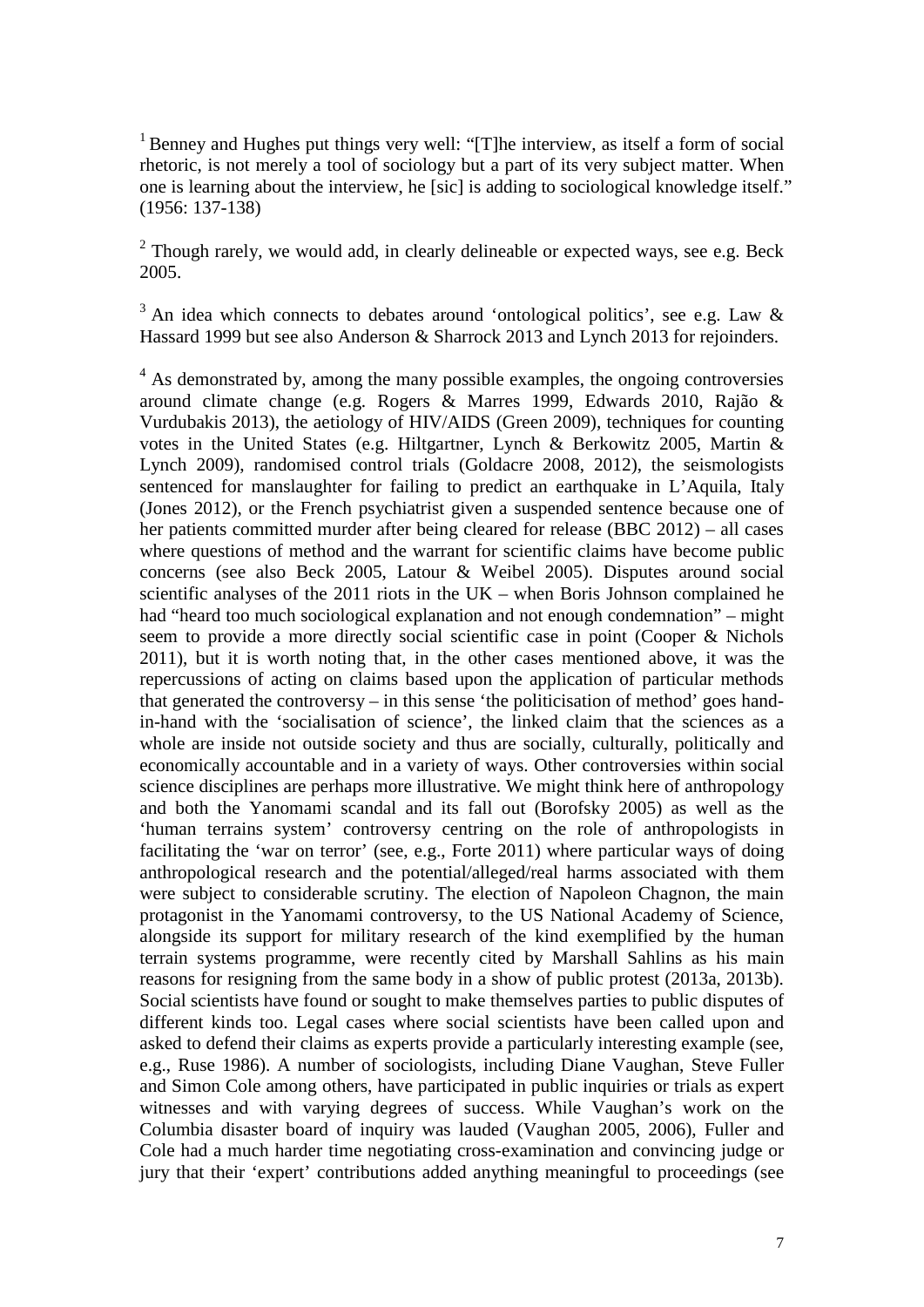e.g. Lynch & Cole 2005, Gorman 2006, Cole 2006, 2009, Lynch 2006a, Lynch 2006b, 2007, 2009b, 2009c, Fuller 2006, 2008a, 2008b, 2009 as well as, e.g., Bal & Mastboom 2007). There have alsoe been instances where social scientists with opposing views have found themselves pitted against each other in court (Peyrot & Burns 2001). Analyses of these cases give us interesting insights into knowledgemaking and knowledge-claiming practices in the social sciences and the degree to which they survive legal examination and deconstruction.

<sup>5</sup> The research was part of a National Centre for Research Methods Collaborative Fund Project, and involved work with the Realities and BIASII NCRM Wave II Nodes.

 $6$  In Lewis Coser's summary: "It is indeed curious, as Robert K. Merton has remarked, that while historians of science have increasingly come to use in their own work sociological conceptualizations and methodological tools, historians of sociology have largely been remiss in this respect, if one can judge from the dearth of any serious sociological study of sociologists. This suggests an extension of the wellknown impression that sociologists feel most at ease studying status inferiors, be they workers or students, army privates or thieves, while they find it much more difficult to study status superiors, whether top managers or university presidents, generals or senators. But apparently sociologists find it still easier to study status superiors than to study themselves." There are several reasons for this reticence. On the difficulties of studying 'thinking work' of the kind social scientists routinely engage in, see e.g. Garforth 2012. On the 'village politics' that social scientists studying other social scientists can become embroiled in, see Williams 2002.

 $<sup>7</sup>$  The interest in social science methods as practiced is clear in Sacks (1963), Cicourel</sup> (1964) and Garfinkel (1967, Hill & Stones-Crittenden 1968, Garfinkel & Sacks 1970) on the manner in which social scientists make their phenomena of interest available for study (see also Turner 1974). From these early works, ethnomethodology has retained an ongoing commitment to explications of vernacular forms of practical sociological reasoning in the sites and settings – ordinary and specialised – those forms of reasoning are 'indigenous' to, including those in which professional sociologists do their work. Ethnomethodology is often thought of as being sceptical about the claims of social science to adequately capture the social world but as Benson and Hughes put it, it "is not that [ethnomethodology claims social science] ... fails to make 'adequate' reference to the world, rather what becomes of interest is the manner in which it does so" (Benson & Hughes 1991: 125). This involves examining, in detail, the "myriad of practical decisions, judgements and interpretations ... [which] have to be made to get the [often unpromising] material to speak" (Benson & Hughes 1991: 122), part of the enduring rationale guiding social studies of the social sciences.

<sup>8</sup> For a particularly useful interrogation of the reflexive turn in anthropology, see Macbeth 2001.

<sup>9</sup> Interestingly, we see here, but at a much earlier stage than in the recent sociological literature, how an interest in treating research as a practice engaged in by particular people in particular places at particular times in particular ways is connected to attempts to break with those practices and find new ways of doing research.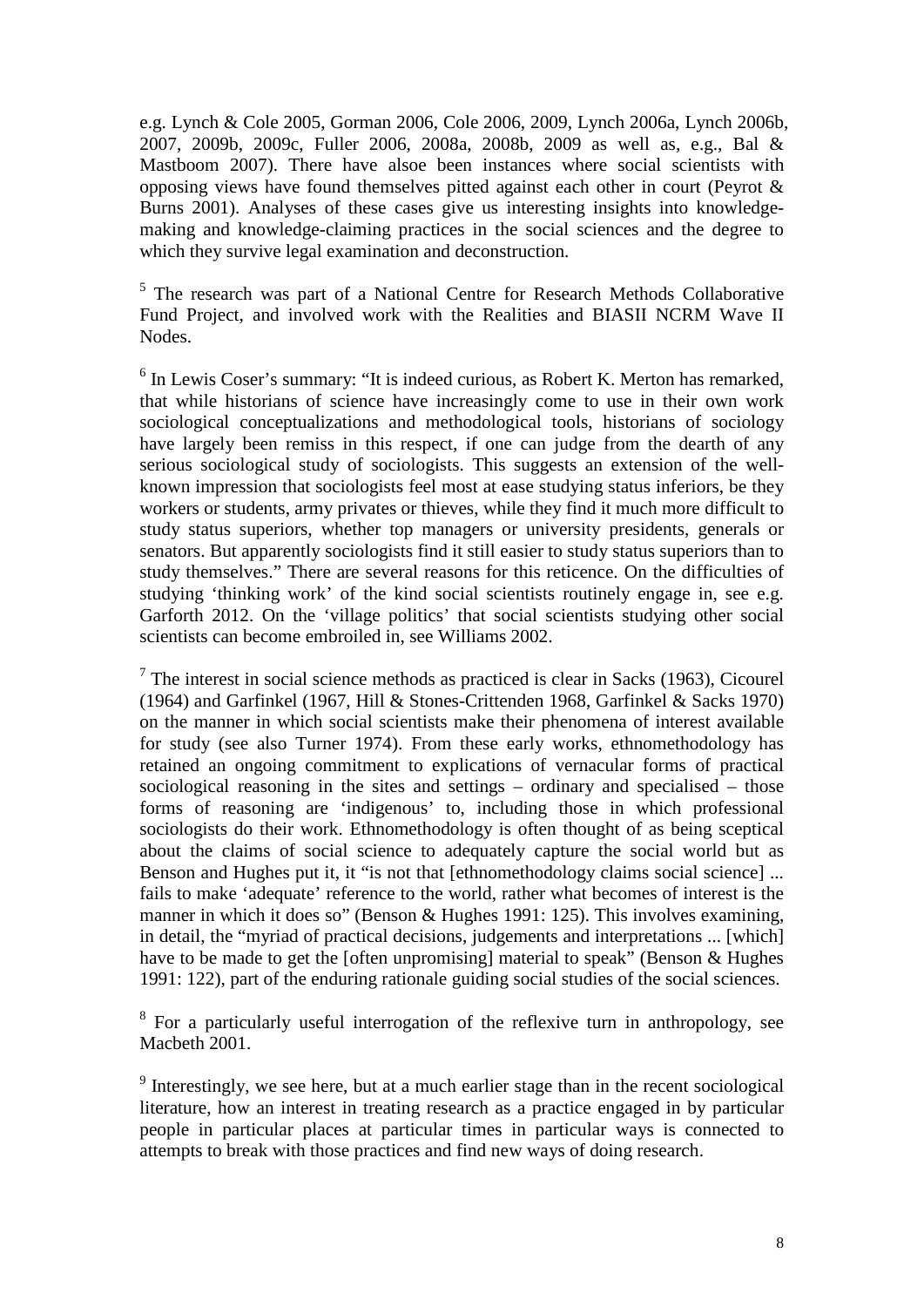<sup>10</sup> Latour and Woolgar, for instance, included a picture of the roof of the laboratory Latour had undertaken his fieldwork within as part of their account (1986: 93), asking their readers whether they had questioned its inclusion or conceded its propriety. This attempt to problematise the accounts being offered from within as they are being produced has itself become a familiar technique (e.g. Gilbert & Mulkay 1984, Ashmore 1989).

 $11$  This characterisation opens up a variety of related aspects of what researchers do for study. For instance, attending to how researchers learn to engage in and organise research as a practical activity, and the numerous unremarked skills and competencies required of a researcher as part of that, is particularly instructive, enabling us to see aspects of research work often taken-for-granted (see here Goodwin 1994, 2006). The adoption and use of different devices and tools by social science researchers, as well as how they subsequently incorporate them within their routine research practices, provides a useful focus in this regard (see, e.g., Lofgren 1990, 2013, Lury & Wakeford 2012, Back & Puwar 2013, Krajowski 2013, Savage 2013). Alternatively, it is also possible to examine particular moments in the career of a research project and examine what they might have to tell us about social scientific work. Review processes, including ethical review, have a particular interest in this regard, not least because they are one place where social scientists must describe and explain the practicalities of their work to (not always sympathetic) others, modelling their research in ways that enable its logic to be seen and evaluated (see, e.g., Camic, Gross & Lamont 2011, Stark 2011, Nind, Wiles, Bengry-Howell & Crow 2012, Coffey, Robison & Prosser 2012 but also Hacking 1983).

 $12$  It is worth stressing that texts are not the only things that social scientists produce and make use of in the course of their work, but take their place alongside numbers/statistics, visual artifacts (photographs, videos, tables, diagrams, graphs, maps, pictures and so on), audio recordings of many different kinds (as in the ethnographic, compositional and documentary work of Rupert Cox for instance, see e.g. Cox 2008, 2010) but also such things as models and, increasingly, code, databases, algorithms, software programmes and online or virtual 'spaces'. They may even include contributions to the built environment as well as experimental sites and settings (see e.g. Gieryn 2002, 2006 and Bates 2010). Social studies of social science research practices have extended to considerations of all manner of productions and thus are far from being text-centric in their concerns.

<sup>13</sup> Thinking about, e.g., sociology sociologically can involve different kinds of things: it can be treated as an occasion for theorising, for methodological reflection, for engaging in sociological analysis or as furnishing opportunities for empirical inquiry. Again, while far from discrete or always easily distinguishable activities, we have tried to focus our bibliography on studies of sociological practices. This is not because we question the value of other ways of approaching the question of the status of the social sciences but because we have had to make our task more manageable. We have, therefore, left out the considerable literature on the 'sociology of sociology', 'metasociology' and critical sociologies of knowledge, including work that takes up the contributions of the likes of Furfey (1965), Habermas (1967), Abrams (1968), Friedrichs (1970), Gouldner (1970), Coser (1971), Giddens (1971) and many others. For recent work in this area, see, e.g., Wagner & Wittrock 1991, Heilbron, Magnusson & Wittrock 1998, Calhoun 2007 and UNESCO 2010. Equivalent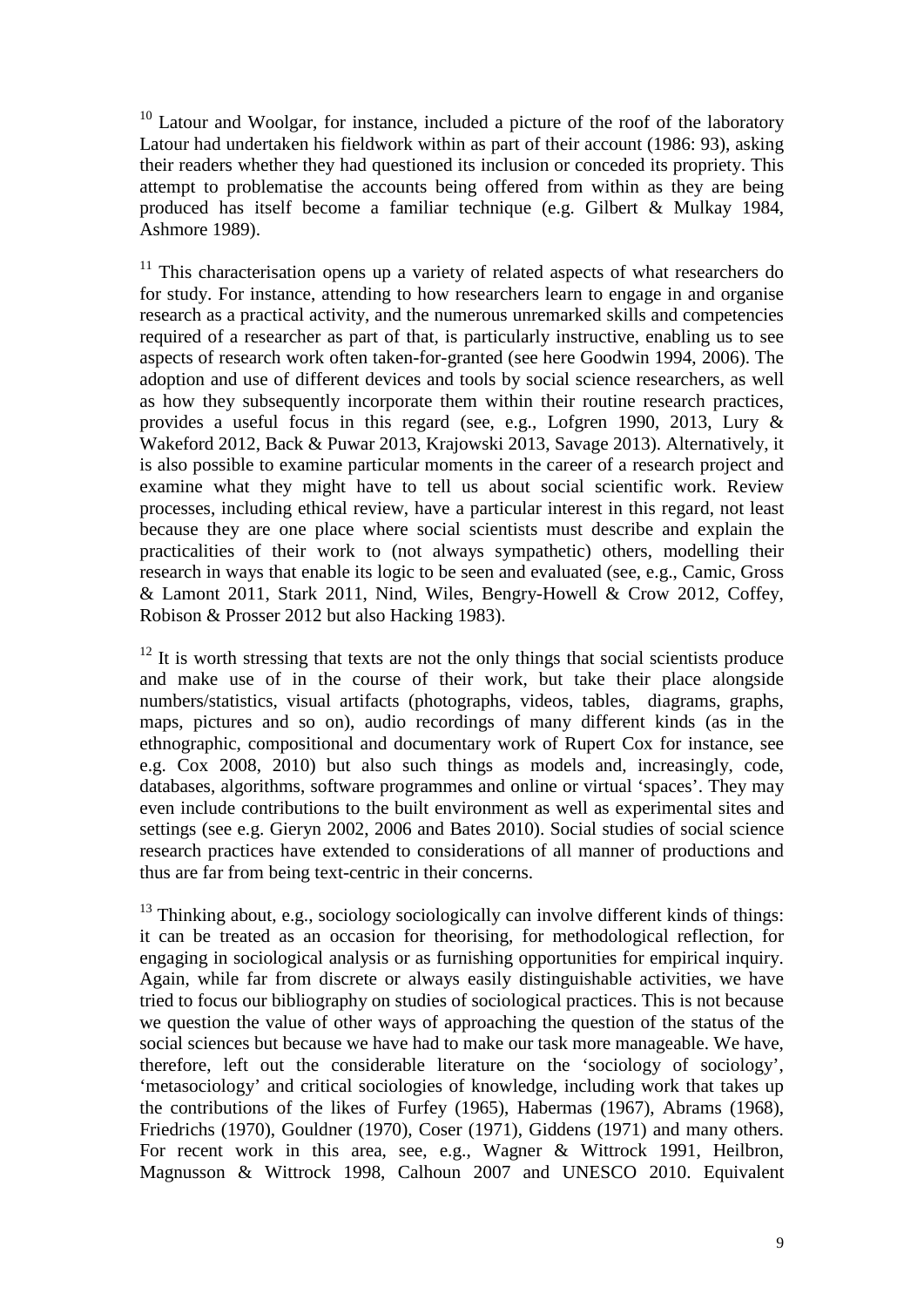literatures will be found across the social sciences but the studies we are primarily interested in are not 'metatheoretical' exercises (Ritzer 2006) although they may well have (meta)theoretical implications.

<sup>14</sup> When set alongside the others, 'mixed methods' may appear slightly out of place. However, it is an interestingly 'reflexive' area – with a number of those who describe themselves as mixed methods researchers undertaking studies of how researchers practically mix methodologies in the course of doing their work. In that sense, it provides a good sense of how contemporary researchers have approached the task of conducting studies of methods, methodology and research practices. The question as to why questions of method, methodology and research practice have been such a concern in mixed methods is itself of interest. As those who have engaged with the literature will know, a great deal has been written on the subject of mixed methods but it, somewhat paradoxically, remains a rather nebulous pursuit. Mixed methods is a field of research in the process of organising itself, of finding a suitable narrative, and, by that, trying to demonstrate its coherence and stake out its own place in the landscape of the social sciences. This has involved providing back-stories that, among other things, show off its particular values, its coherent theoretical, epistemological and ontological underpinnings (i.e. the idea that mixed method operations are justifiable philosophically), its venerability, etc., and give those new to the field some idea of its scope, its boundaries and its prospects. Such activity has also been about providing rules, recipes and how to guides – something which makes the literature seem overly preoccupied with what might be thought of as the 'proper' way of doing mixed method research. Despite these ongoing debates over its character, mixed methods research is increasingly being spoken of as a definable methodological 'kind' and those involved in research that falls within that kind are trying to move beyond a programmatic phase. As a research culture very much in the making, practitioners are faced with certain problems less prominent in more established areas, one of which is knowing what those who call themselves mixed methods researchers actually do. Tashakkori and Teddlie (2010: 271), in an account of their rationale in putting together the *Handbook of Mixed Methods Research*, say the following: "We initiated the Handbook in the late 1990s ... with some trepidation and uncertainty about its salience ... We asked ourselves, "Doesn't everyone do this?" ..." Establishing what 'everyone' does has proven far from straightforward, however, so those in mixed methods are in the process of pinning down what mixed methods researchers, at least, do – a considerable task in and of itself.

#### **References**

Abrams, P. (1968) *The Origins of British Sociology, 1834-1914: An Essay with Selected Papers*, Chicago, IL: University of Chicago Press

Anderson, R.J. & Sharrock, W.W (2013) PostModernism, Social Science & Technology, available from the Anderson and Sharrock Archive, [http://www.sharrockandanderson.co.uk/wp-content/uploads/2013/03/PostModernism-](http://www.sharrockandanderson.co.uk/wp-content/uploads/2013/03/PostModernism-Social-Science-Technology-2012.pdf)[Social-Science-Technology-2012.pdf](http://www.sharrockandanderson.co.uk/wp-content/uploads/2013/03/PostModernism-Social-Science-Technology-2012.pdf)

Ashmore, M. (1989) *The Reflexive Thesis: Wrighting Sociology of Scientific Knowledge*, London: University of Chicago Press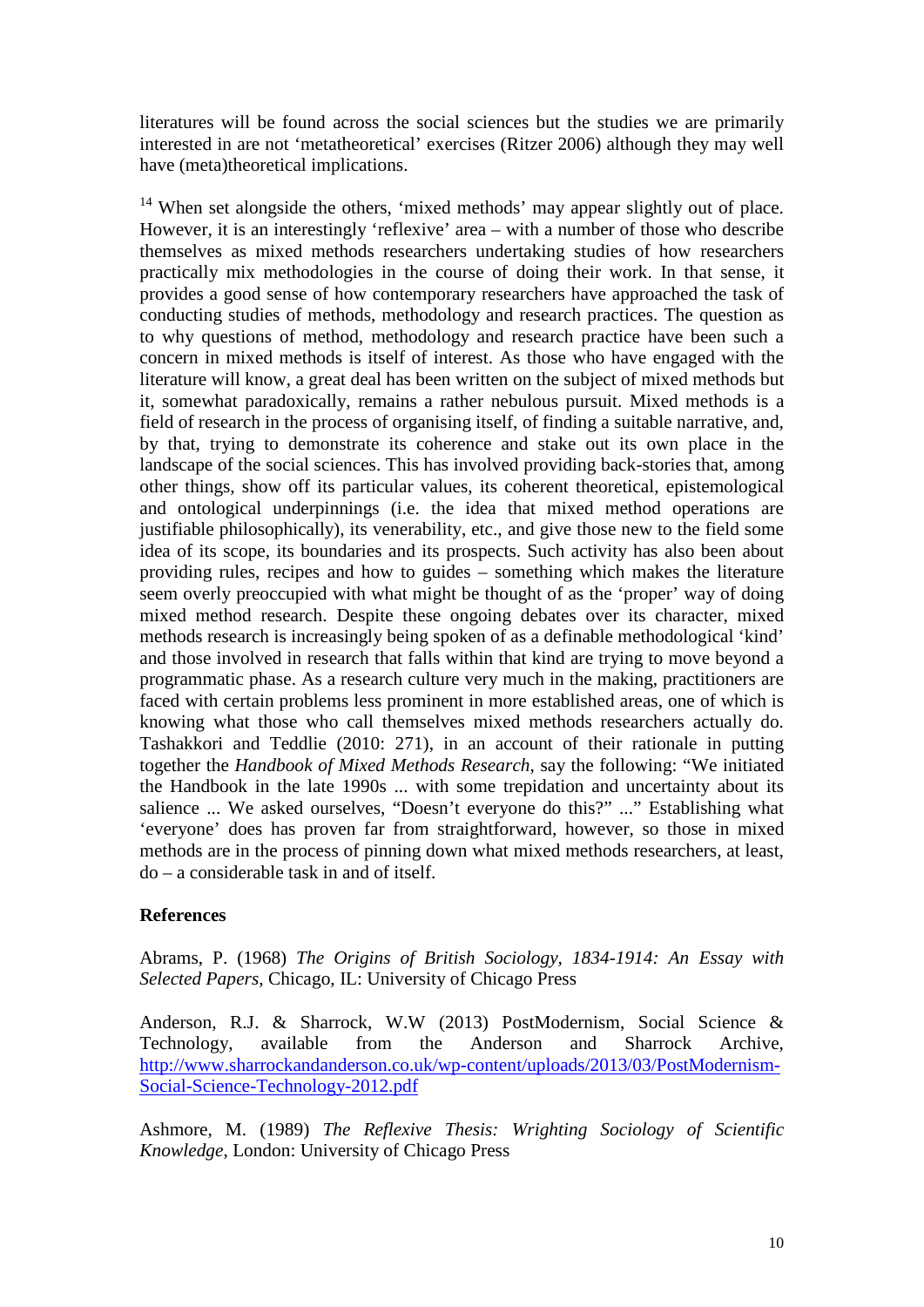Bal, R. & Mastboom, F. (2007) Engaging with Technologies in Practice: Travelling the Northwest Passage, *Science as Culture,* 16(3): 253-266

Barth, F. (1967) 'On the Study of Social Change, *American Anthropologist*, 69(6): 661-669

BBC (2012) 'France psychiatrist guilty over murder by patient',  $18<sup>th</sup>$  December, <http://www.bbc.co.uk/news/world-europe-20774516>

Berger, P.L & Luckmann, T. (1966) *The Social Construction of Reality: A Treatise in the Sociology of Knowledge*, Garden City, NY: Anchor Books

Bloor, D. 1976. *Knowledge and Social Imagery*, London: University of Chicago Press

Bowker, G. & Star, S.L (1999) *Sorting Things Out: Classification and its Consequences*, Cambridge, MA: MIT Press

Calhoun, C. (2007) *Sociology in America: A History*, Chicago, IL: University of Chicago Press

Cole, S.A. (2009) 'A Cautionary Tale About Cautionary Tales About Intervention', Organization, 16(1): 121-141

Cooper, G. & Nichols, A. (2011) 'What caused England's riots? The campaign for Social Science is holding a conference to reflect on the causes of the riots over the summer, and to suggest ways forward', *The Guardian*, 12<sup>th</sup> October

Coser, L. (1971) *Masters of Sociological Thought: Ideas in Historical and Social Context*, New York, NY: Harcourt Brace Jovanovich, Inc

Derrida, J. (1966) 'Structure, Sign and Play in the Discourse of the Human Sciences', pp. 278-294 in Derrida, J. (1978) *Writing and Difference*, London: Routledge

Desrosières, A. (1998) *The Politics of Large Numbers: A History of Statistical Reasoning*, Cambridge, MA: Harvard University Press

Edwards, P.N. (2010) *A Vast Machine: Computer Models, Climate Data, and the Politics of Global Warming*, Cambridge, MA: MIT University Press

Feyerabend, P. (1993) *Against Method*, London: Verso

Foucault, M. (2002a[1966]) *The Order of Things*, London: Routledge

Foucault, M. (2002b[1969]) *The Archaeology of Knowledge*, London: Routledge

Foucault, M. (1975) *Discipline and Punish*, London: Penguin

Fuller, Steve (2006) 'A Step Toward the Legalization of Science Studies', *Social Studies of Science*, 36(6): 827-34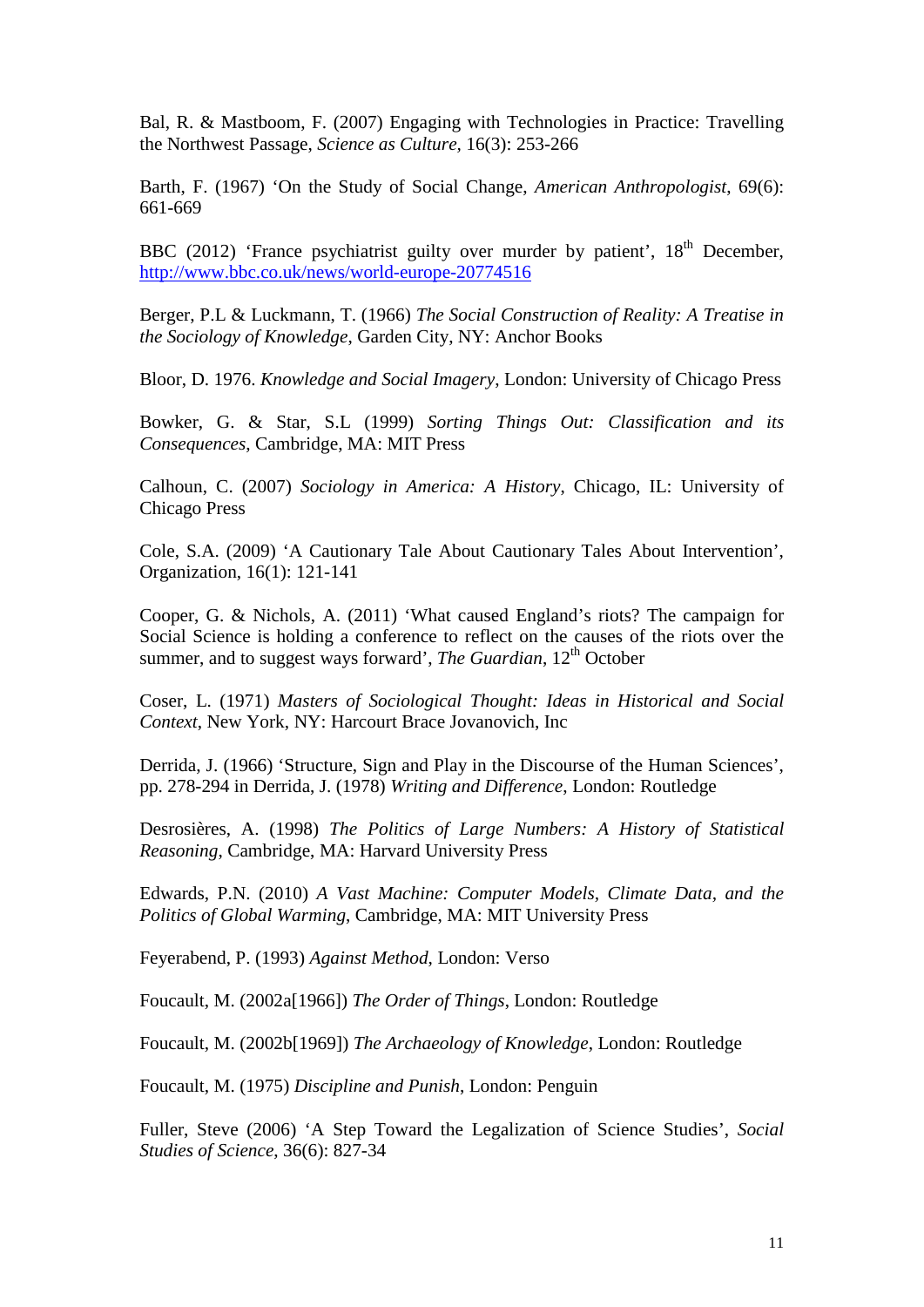Fuller, S. (2008b) *Dissent Over Descent: Intelligent Design's Challenge to Darwinism*, London: Icon

Friedrichs R.W. (1970) *A Sociology of Sociology*, Free Press, New York

Furfey, P. H. (1965) *The Scope and Method of Sociology: A Meta-Sociological Treatise*, New York, NY: Cooper Square

Giddens, A. (1971) *Capitalism and Modern Social Theory: An Analysis of the Writings of Marx, Durkheim and Max Weber*, Cambridge: Cambridge University Press

Gilbert, N. & Mulkay, M. (1984) *Opening Pandora's Box: A Sociological Analysis of Scientists' Discourse*, Cambridge: Cambridge University Press

Goldacre, B. (2008) *Bad Science*, London: Fourth Estate

Goldacre, B. (2012) *Bad Pharma: How Drug Companies Mislead Doctors and Harm Patients*, London: Fourth Estate

Goodman, N. (1978) *Ways of Worldmaking*, Indianapolis, IN: Hackett Publishing Company

Gouldner, A.W. (1970) *The Coming Crisis of Western Sociology*, New York, NY: Basic Books

Green, L.J.F. (2009) 'Challenging Epistemologies: Exploring Knowledge Practices in Palikur Astronomy', *Futures*, 41(1): 41-52

Habermas, J (1988 [1967]) *On the Logic of the Social Sciences*, Cambridge, MA: MIT Press.

Hacking, I. (1965) *The Logic of Statistical Inference*, Cambridge: Cambridge University Press

Hacking, I. (1975) *The Emergence of Probability*, Cambridge: Cambridge University Press

Hacking, I. (1983) *Representing and Intervening: Introductory. Topics in the Philosophy of Natural Science*, Cambridge: Cambridge University Press

Hacking, I. (1990) *The Taming of Chance*, Cambridge: Cambridge University Press

Hacking, I. (2002) *Historical Ontology*, Cambridge, MA: Harvard University Press

Heilbron, J., Magnusson, L. & Wittrock, B. (1998) *The Rise of the Social Sciences and the Formation of Modernity: Conceptual Change in Context, 1750-1850*, Dordrecht: Kluwer

Jones, T. (2012) 'Short Cuts', *London Review of Books*, 34(22): 19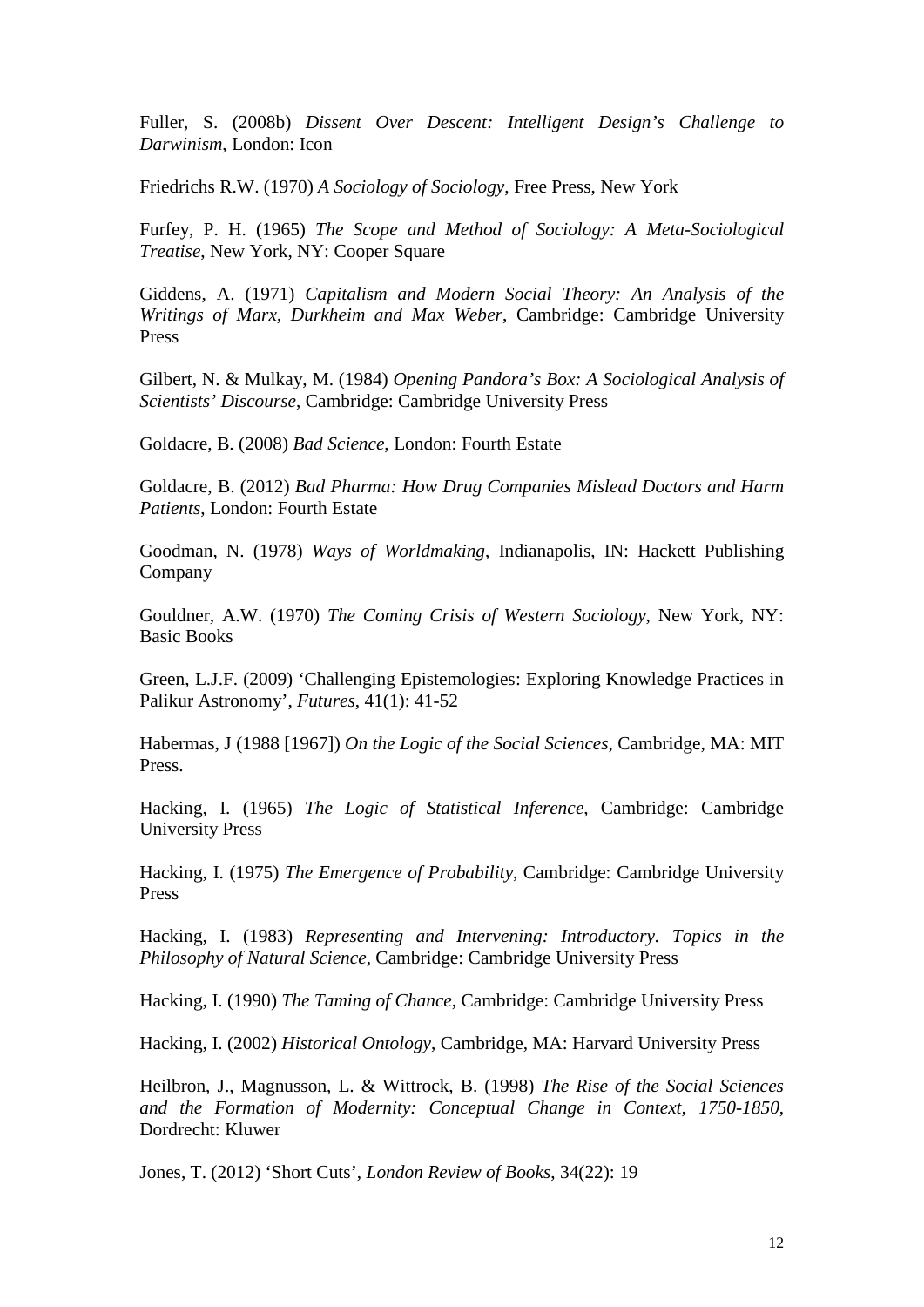Kaplan, A. (1964) *The Conduct of Inquiry: Methodology for Behavioral Science*, San Francisco, CA: Chandler Publishing Company

Knorr-Cetina, K.D. (1981) 'Social and Scientific Method or What Do We Make of the Distinction Between the Natural and the Social Sciences?', *Philosophy of the Social Sciences*, 11: 335-359

Kuhn, T. (1962) *The Structure of Scientific Revolutions*, Chicago, IL; University of Chicago Press

Law, J. & Hassard, J. (eds.) (1999) *Actor Network Theory: and After*, Oxford: Blackwell

Macbeth, D. (2001) 'On "Reflexivity" in Qualitative Research: Two Readings, and a Third', *Qualitative Inquiry*, 7(1): 35-68

Mannheim, K. (1936) *Ideology and Utopia*, London: Routledge

Maynard, D.W. & Clayman, S.E. (1995) 'Ethnomethodology and Conversation Analysis', pp. 1-30 in Have, P-t & Psathas, G. (eds.) *Situated Order: Studies in the Social Organization of Talk and Embodied Activities*, Washington: University Press.

Mills, C.W. (1959) *The Sociological Imagination*, Harmondsworth: Penguin

Porter, T.M. (1986) *The Rise of Statistical Thinking, 1820-1900*, Princeton, NJ: Princeton University Press

Porter, T.M. (1996) *Trust in Numbers: The Pursuit of Objectivity in Science and Public Life*, Princeton, NJ: Princeton University Press

Rajão, R. & Vurdubakis, T. (2013) 'On the Pragmatics of Inscription: Detecting Deforestation in the Brazilian Amazon', *Theory, Culture & Society*, 30(4): 151-177

Ritzer, G. (2006) 'Metatheory', in Ritzer, G. (ed.) *Blackwell Encyclopedia of Sociology*, New York, NY: Wiley Blackwell

Rogers, R. & Marres, N. (1999) 'Landscaping Climate Change: Mapping Science & Technology Debates on the World Wide Web', *Public Understanding of Science*, 9(2): 141-63

Schutz, A. (1944) 'The Stranger: An Essay in Social Psychology', *American Journal of Sociology*, 49(6): 499-507

Schutz, A. (1963) Natanson, M.A. (ed.) *Collected Papers I: The Problem of Social Reality*, Dordrecht, The Netherlands: Martinus Nijhoff

Sorokin, P.A. (1956) *Fads and Foibles in Modern Sociology and Related Sciences*, Chicago, IL: Henry Regnery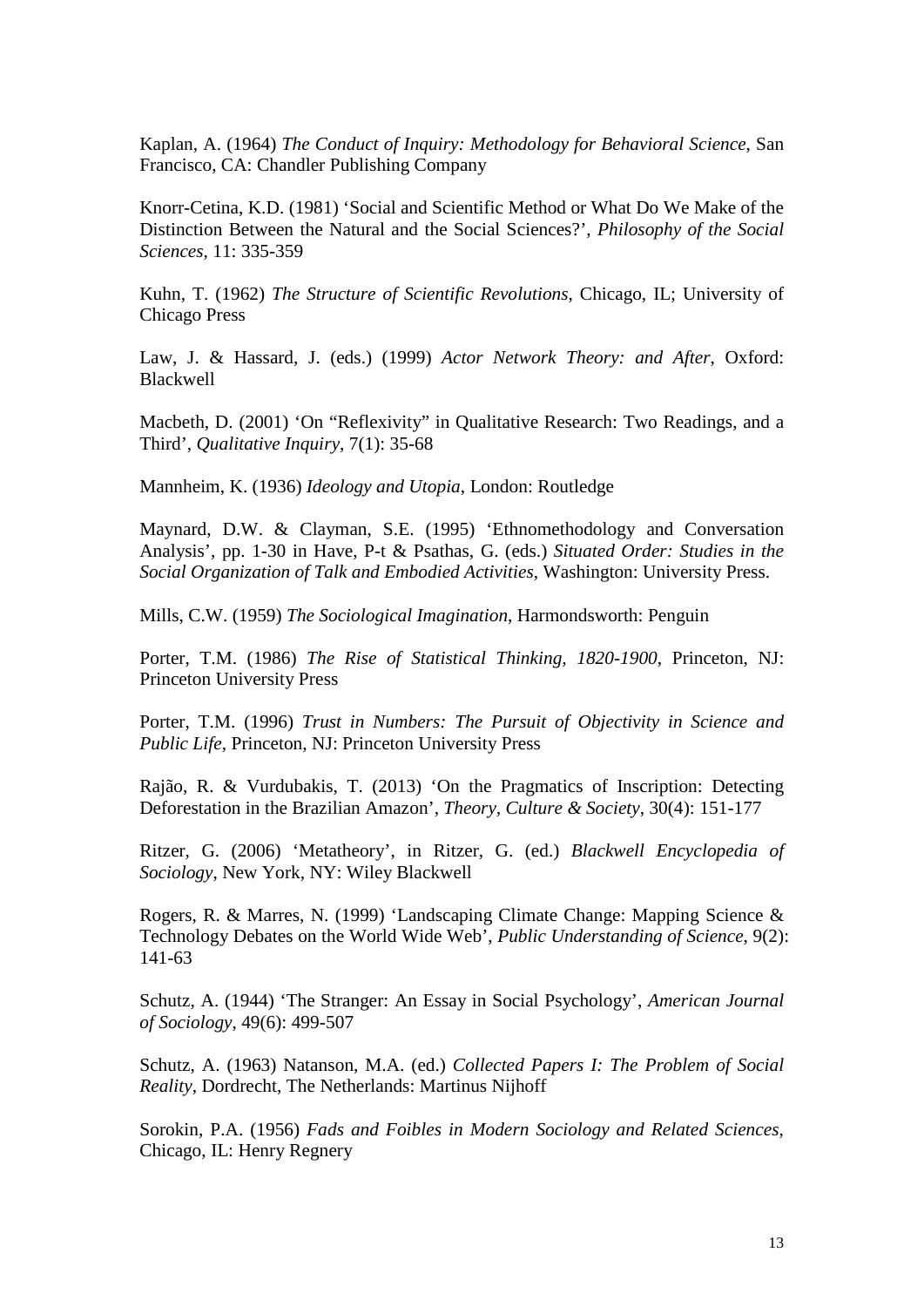Stigler, S.M. (2002) *Statistics on the Table: The History of Statistical Concepts and Methods*, Cambridge, MA: Harvard University Press

Toulmin, S. (1958) *The Uses of Argument*, Cambridge: Cambridge University Press

UNESCO (2010) *World Social Science Report: Knowledge Divides*, Paris, France: UNESCO Publishing

Wagner, P. & Wittrock, B. (1991) 'Analyzing Social Science: On the Possibility of a Sociology of the Social Sciences', *Discourses on Society: Sociology of the Sciences Yearbook Volume 15*, pp. 3-22

Weber, M. (1978[1922]) *Economy and Society*, London: University of California Press

Winch, P. (1958) *The Idea of a Social Science and Its Relation to Philosophy*, London: Routledge

Wittgenstein, L. (1953) *Philosophical Investigations*, Oxford: Blackwell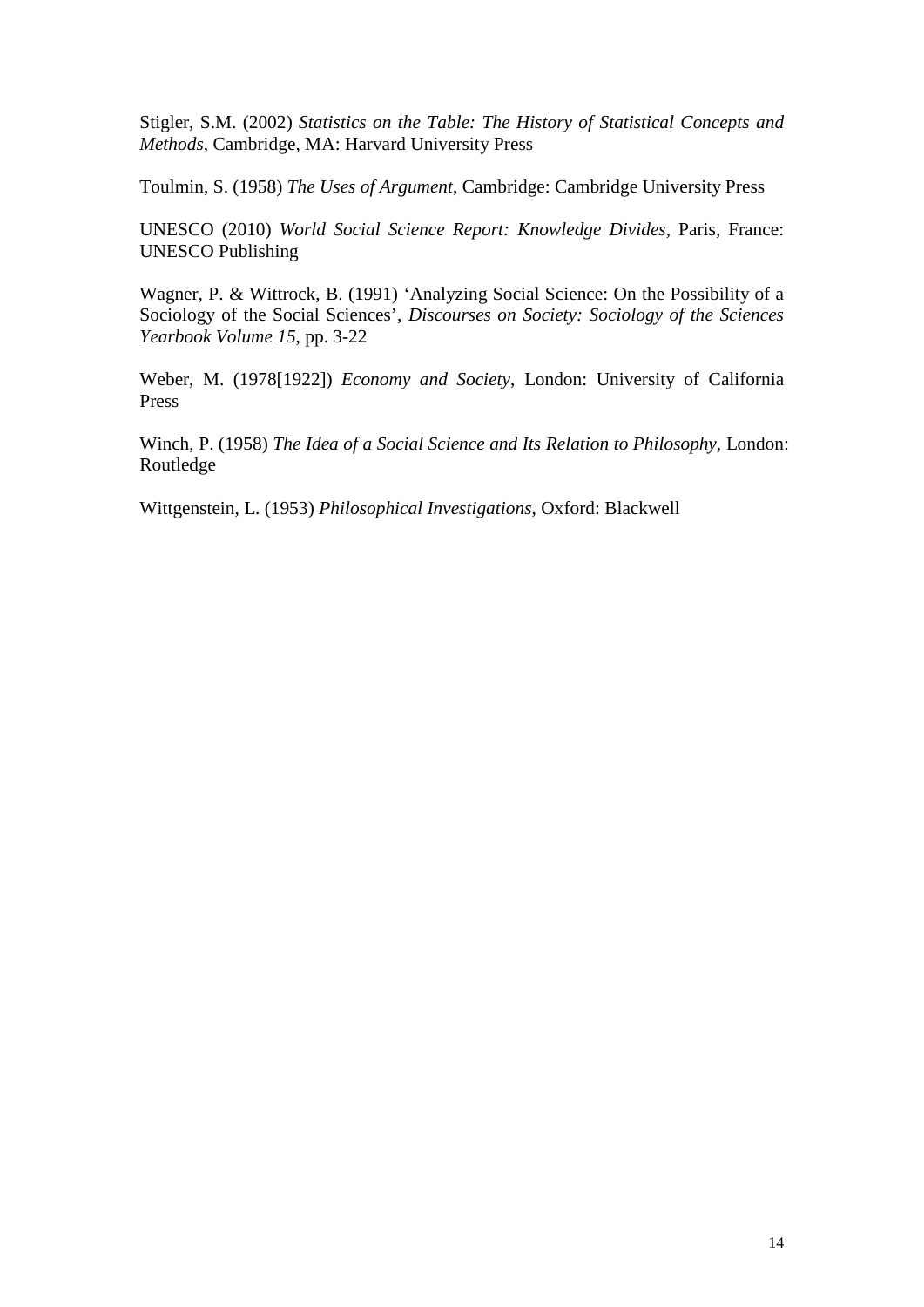#### **Working Bibliography of Social Studies of Social Science**

A number of the articles we list are introductions to special issues on topics to do with methods and/or research practices, just as we cite a number of chapters within edited volumes. These are often contributions we have found particularly useful or which provide useful guides to other work, guides we would encourage readers to follow up for themselves. Occasionally, however, we simply cite the volume, particularly where we feel it is relevant in its entirety and no single article or chapter within it is more important than the others.

#### **Social Studies of Social Science Research Practices**

Abbott, A.D. (2001) *Chaos of Disciplines*, Chicago, IL: Chicago University Press

Adkins, L. & Lury, C. (2009) 'What Is the Empirical?', *European Journal of Social Theory*, 12(1): 5-20

Adkins, L. & Lury, C. (eds.) (2012) *Measure and Value*, London: Wiley-Blackwell

Ashmore, M., MacMillan, K. & Brown, S.D. (2004) 'It's a Scream: Professional Hearing and Tape Fetishism', *Journal of Pragmatics*, 36(2): 349-374

Ashmore, M., Mulkay, M. & Pinch, T. (1989) *Health and Efficiency: A Sociology of Health Economics*, Milton Keynes: Open University Press

Ashmore, M. & Reed, D. (2000) 'Innocence and Nostalgia in Conversation Analysis: The Dynamic Relations of Tape and Transcript', *Forum: Qualitative Social Research/Sozialforschung*, 1(3)

Back, L. (2007) *The Art of Listening*, Oxford: Berg

Back, L. & Puwar, N. (eds.) (2012) *Live Methods*, London: Wiley-Blackwell

Baldamus, W. (1972) 'The Role of Discoveries in Social Science', pp. 276-302 in Shanin, T. (ed.) *The Rules of the Game*, London: Tavistock

Bates, L. (2010) 'Experimenting with Sociology: A View from the Outlook Tower', *Sociological Research Online*, 16(3): 9-12

Beck, U. (2005) 'How Not to Become a Museum Piece', *British Journal of Sociology*, 56(3): 336-343

Becker, H.S. (1965) 'Review of 'Sociologists at Work' (edited by P.E. Hammond)', *American Sociological Review*, 30(4): 602–603

Benney, M. & Hughes, E.C. (1956) 'Of Sociology and the Interview: Editorial Preface', *American Journal of Sociology*, 62(2): 137-142

Benzecry, C.E. & Krause, M. (2010) 'How Do They Know? Practicing Knowledge in Comparative Perspective', *Qualitative Sociology*, 33(4): 415-422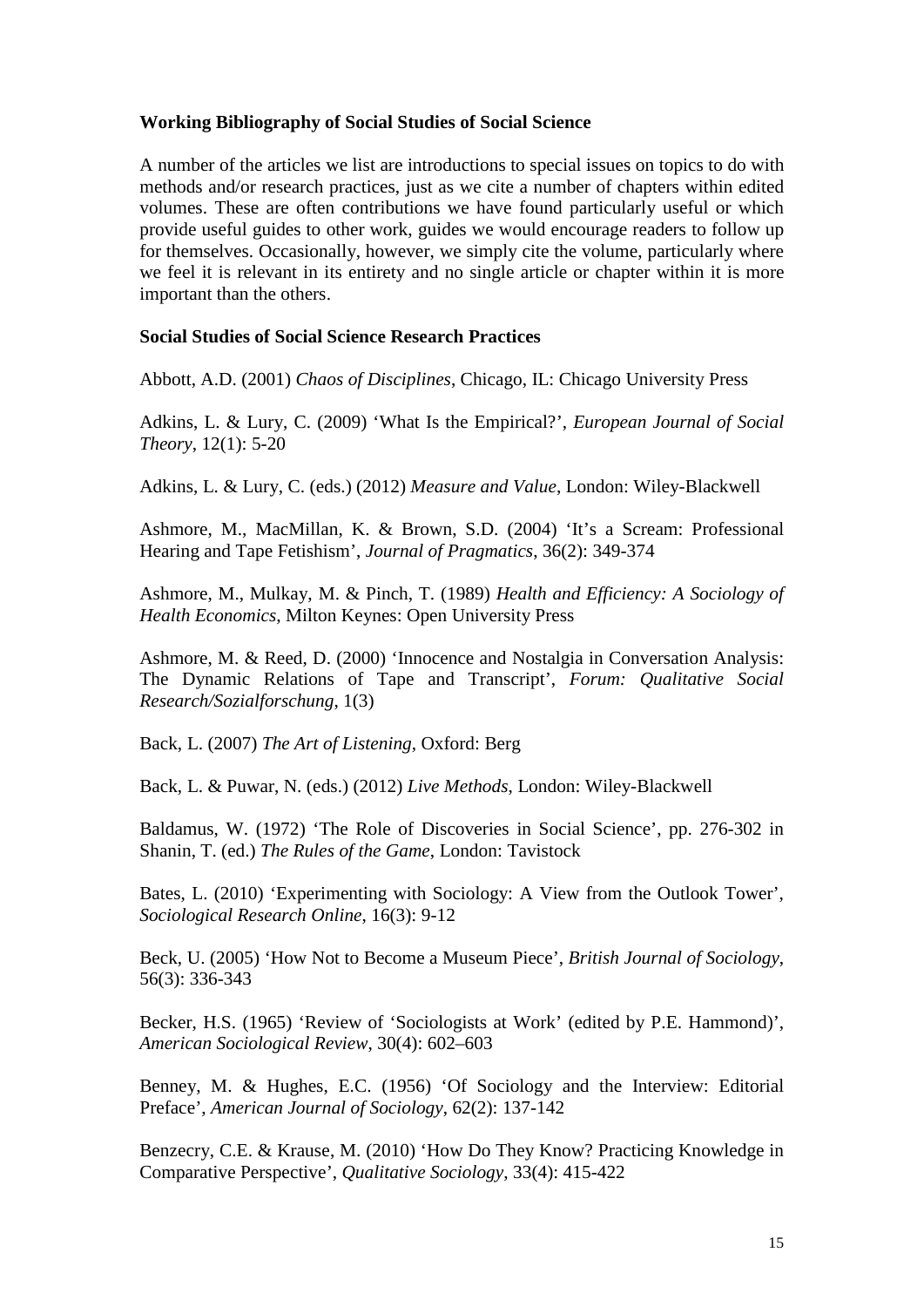Bloombaum, M. (1967) 'The Logic-in-Use of Sociologists at Work', *The Pacific Sociological Review*, 10(2): 54-60

Bourdieu, P. & Wacquant, L. (1992) *An Invitation to Reflexive Sociology*, Cambridge: Polity Press

Brady, H. & Collier, D. (eds.) (2004) *Rethinking Social Inquiry: Diverse Tools, Shared Standards*, Lanham, MD: Rowman and Littlefield

Burawoy, M. (2005) 'For Public Sociology', *American Sociological Review*, 70(1): 4- 28

Burnett, J., Jeffers, S. & Thomas, G. (eds.) (2010) *New Social Connections: Sociology's Subjects and Objects,* Basingstoke, Hampshire: Palgrave Macmillan

Camic, C., Gross, N. & Lamont, M. (eds.) (2011) *Social Knowledge in the Making*, Chicago, IL: University of Chicago Press.

Chatfield, C. (1985) 'The Initial Examination of Data', *Journal of the Royal Statistical Society: Series A*, 148: 214-253

Chatfield, C. (1991) 'Avoiding Statistical Pitfalls', *Statistical Science*, 6: 240-268

Chatfield, C. (2002) 'Confessions of a Pragmatic Statistician', *The Statistician*, 51(1): 1-20

Crow, G. (2000) 'Developing Sociological Arguments Through Community Studies'. *International Journal of Social Research Methodology*, 3(3): 173-187

Davis, M.S. (1971) 'That's Interesting: Towards a Phenomenology of Sociology and a Sociology of Phenomenology', *Philosophy of the Social Sciences*, 1(4): 309-344

Desrosières, A. (1997) 'The Administrator and the Scientist: How the Statistical Profession has Changed', *Statistical Journal of the United Nations Economic Commission for Europe*, 14(1): 31-50

Desrosières, A. (2000) 'Measurement and its Uses: Harmonization and Quality in Social Statistics', *International Statistical Review*, 68(2): 173-187

Desrosières, A. (2001) 'How Real are Statistics? Four Possible Attitudes', *Social Research*, 68(2): 339-355

Desrosières, A. (2009) 'How to be Real and Conventional: A Discussion of the Quality Criteria of Official Statistics', *Minerva*, 47: 307-322

Edling, C. (2009) 'We Always Know More Than We Can Say: Mathematical Sociologists on Mathematical Sociology', pp. 345-367 in Hedström, P. & Wittrock, B. (eds.) (2009) *Frontiers of Sociology: The Annals of the International Institute of Sociology, Volume 11*, Leiden: Brill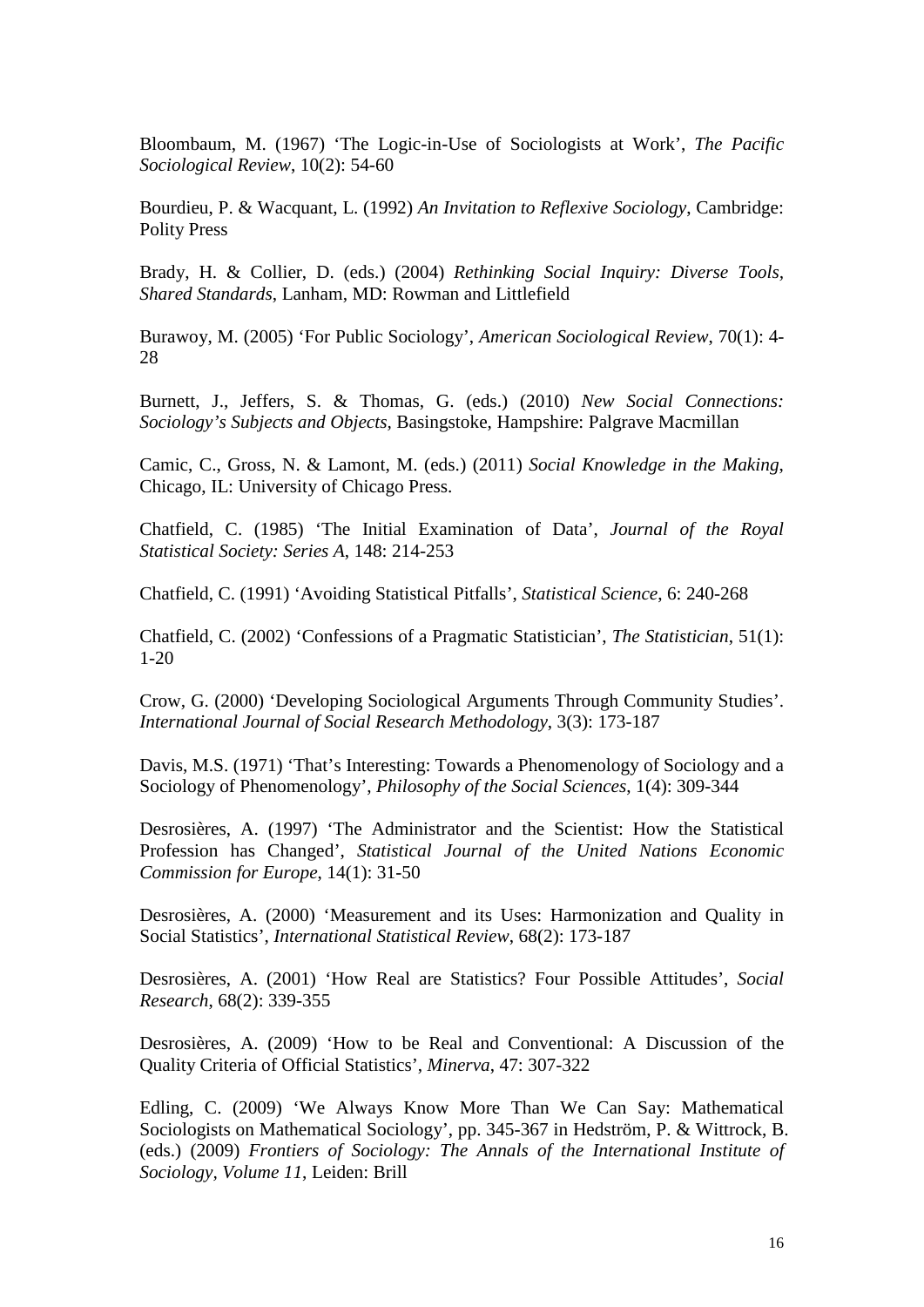Espeland, W.N. & Stevens, M.L. (2008) 'A Sociology of Quantification', *European Journal of Sociology*, 49(3): 401-436

Evans, J.A. & Foster, J.G. (2011) 'Metaknowledge', *Science*, 331(6018), pp. 721-725

Hammond, P.E. (ed.) (1964) *Sociologists at Work: Essays on the Craft of Social Research*, New York, NY: Basic Books

Hedström, P. & Wittrock, B. (eds.) (2009) *Frontiers of Sociology: The Annals of the International Institute of Sociology, Volume 11*, Leiden: Brill

Igo, S. (2007) *The Averaged American: Surveys, Citizens, and the Making of a Mass Public*, Cambridge, MA: Harvard University Press.

Fourcade, M. (2007) 'The Politics of Method and its Agentic, Performative and Ontological Others', *Social Science History*, 31(1): 107-114

Fourcade, M. (2009) *Economists and Societies: Discipline and Profession in the United States, Britain, and France, 1890s to 1990s*, Princeton, NJ: Princeton University Press

Fuller, S. (2008a) 'Science Studies Goes Public: A Report on an Ongoing Performance', *Spontaneous Generations*, 2(1): 11-21

Garforth, L. (2012) 'In/visibilities of Research: Seeing and Knowing in STS', *Science, Technology and Human Values*, 37(2): 264-285

Geiger, T., Moore, N and Savage, M. (2010) 'The Archive in Question', *Working Paper Series, Working Paper No. 81*, ESRC Centre for Research on Socio-Cultural Change (CRESC): Milton Keynes, UK

Gieryn, T. (2002) 'Three Truth-Spots', *Journal of the History of the Behavioral Sciences*, 38(2): 113-132

Gieryn, T. (2006) 'City as Truth-Spot: Laboratories and Field-sites in Urban Studies', *Social Studies of Science*, 36(1): 5-38

Golden-Biddle, K. & Locke, K. (1993) 'Appealing Work: An investigation of How Ethnographic Texts Convince', *Organization Science*, 4: 595-616

Gorman, M. (2006) 'STS, Ethics, and Knowledge Transfer in the Courtroom: Personal Experiences', *Social Studies of Science*, 36(6): 861-66

Guggenheim, M. & Krause, M. (2012) 'How Facts Travel: The Model Systems of Sociology', *Poetics*, 40(2): 101-117

Konopásek, Z. (2008) 'Making Thinking Visible with Atlas.Ti: Computer Assisted Qualitative Analysis as Textual Practices', *Forum: Qualitative Social Research*, 9(2): Article 12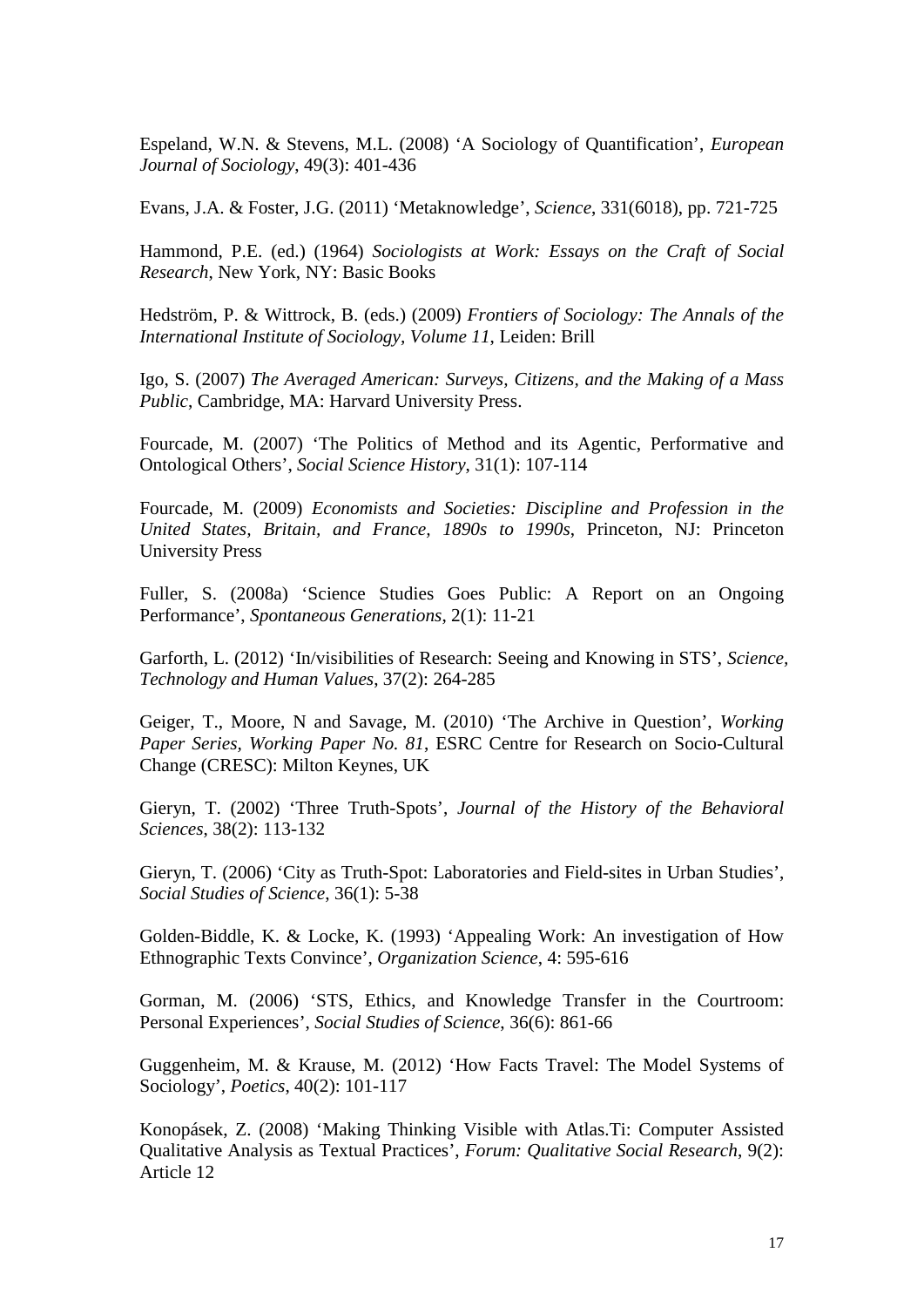Kullenberg, C. (2012) *The Quantification of Society: A Study of a Swedish Research Institute and Survey-based Social Science*, Unpublished PhD Thesis, Gothenburg, Sweden: University of Gothenburg

Krajowski, M. (2013) 'Paper as Passion: Niklas Luhmann and His Card Index', pp.103-120 in Gitelman, L. (ed.) *"Raw Data" Is an Oxymoron*, Cambridge, MA: MIT Press

Lamont, M. (2009) *How Professors Think: Inside the Curious World of Academic Judgment*. Cambridge, MA: Harvard University Press

Latour, B. (1981) 'Insiders & Outsiders in the Sociology of Science; Or, How Can We Foster Agnosticism?', *Knowledge and Society: Studies in the Sociology of Culture Past and Present*, 3: 199-216

Latour, B. (1987) *Science in Action: How to Follow Scientists and Engineers Through Society*, Cambridge, MA: Harvard University Press

Latour, B. (2007) 'A Plea for Earthly Sciences', pp. 72-84 in Burnett, J., Jeffers, S. & Thomas, G. (eds.) (2010) *New Social Connections: Sociology's Subjects and Objects,* Basingstoke, Hampshire: Palgrave Macmillan

Latour, B. (2010) 'Tarde's Idea of Quantification', pp. 145-162 in Candea, M. (ed.) *The Social After Gabriel Tarde: Debates and Assessment*, London: Routledge

Latour, B. & Callon, M. (1981) Unscrewing the Big Leviathan: How Actors Macrostructure Reality and How Sociologists Help Them To Do So', pp. 277-303 in Knorr-Cetina, K.D. & Cicourel A.V. (eds.) *Advances in Social Theory and Methodology: Toward an Integration of Micro- and Macro-Sociologies*. Boston, MA: Routledge and Kegan Paul

Latour, B. & Woolgar, S. (1986[1979]) *Laboratory Life: The Social Construction of Scientific Facts*, Beverley Hills, CA: Sage

Latour, B. & Weibel, P. (eds.) (2005) *Making Things Public: Atmospheres of Democracy*, Cambridge, MA: MIT Press

LaPiere, R.T. (1934) 'Attitudes vs. Actions', *Social Forces*, 13(2): 230-237

Law, J. (2004) *After Method: Mess in Social Science Research*, Abingdon: Routledge

Law, J. (2009) 'Seeing like a Survey', *Cultural Sociology*, 3(2): 239-256

Law, J., Ruppert, E.S. & Savage, M. (2011) 'The Double Social Life of Methods', *Working Paper Series*: *Working Paper No. 95*, ESRC Centre for Research on Socio-Cultural Change (CRESC): Milton Keynes, UK

Leahey, E. (2008) 'Methodological Memes and Mores: Toward a Sociology of Social Research', *Annual Review of Sociology*, 34: 33-53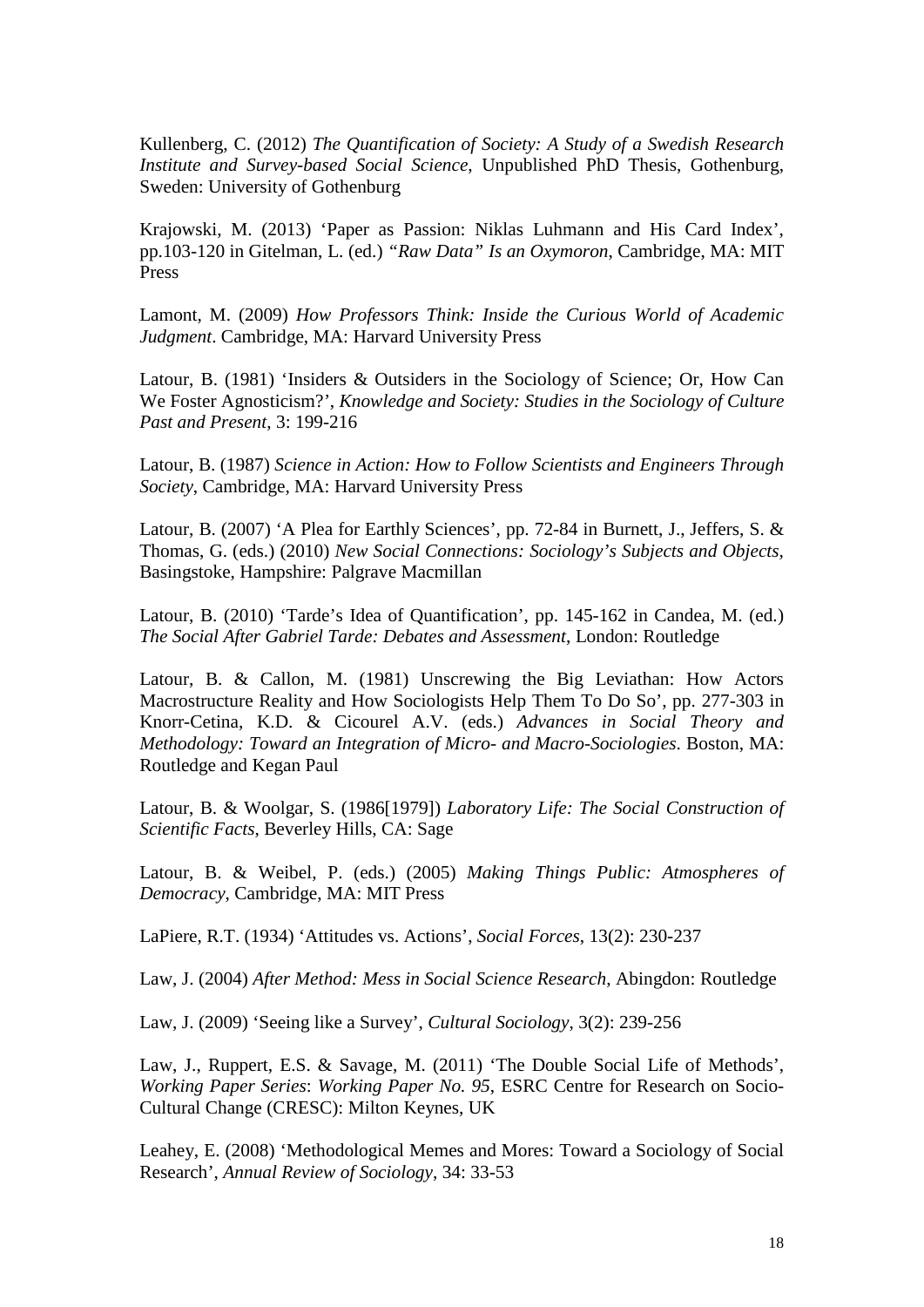Leahey E., Entwisle, B. & Einaudi, P. (2003) 'Diversity in Everyday Research Practice: The Case of Data Editing', *Sociological Methods and Research*, 32(1): 63- 89

Leijonhufvud, A. (1973) 'Life Among the Econ', *Western Economic Journal*, 11(3): 327-337

Lury, C. & Wakeford, N. (eds.) (2012) *Inventive Methods: The Happening of the Social*, London: Routledge

Mackenzie, D. (1981) *Statistics in Britain, 1865-1930: The Social Construction of Scientific Knowledge*, Edinburgh: Edinburgh University Press

McGinn, M. (2010) 'Learning to Use Statistics in Research: A Case Study of Learning in a University-Based Statistical Consulting Centre', *Statistics Education Research Journal*, 9(2): 35-49

Majima, S. & N. Moore (2009) 'Introduction: Rethinking Qualitative and Quantitative Methods', *Cultural Sociology*, 3(2) 203-216

MacKenzie, D., Muniesa, F. & Siu, L. (2007) *Do Economists Make Markets?*, Princeton, NJ: Princeton University Press

Michael, M. (2004) 'On Making Data Social: Heterogeneity in Sociological Practice', *Qualitative Research*, 4(1): 5-23

Mulkay, M. (1984) 'The Scientist Talks Back: A One Act Play, With A Moral, About Replication in Science and Reflexivity in Sociology', *Social Studies of Science*, 14(2): 265-82

Mulkay, M. (1985) *The Word and the World: Explorations in the Form of Sociological Analysis*, London: Allen & Unwin

Nind, M., Wiles, R., Bengry-Howell, A. & Crow, G. (2012) 'Methodological Innovation and Research Ethics: Forces in Tension or Forces in Harmony?', *Qualitative Research Journal*, Doi:10.1177/1468794112455042

O'Neil, J. (1981) 'The Literary Production of Natural and Social Science Inquiry: Issues and Applications in the Social Organization of Science', *The Canadian Journal of Sociology / Cahiers canadiens de sociologie*, 6(2): 105-120

Osborne, T. & Rose, N. (1997) 'In the Name of Society, or Three Theses on the History of Social Thought', *History of the Human Sciences*, 10(3): 87-104

Osborne, T. & Rose, N. (1999) 'Do the Social Sciences Create Phenomena? The Example of Public Opinion Research', *British Journal of Sociology*, 50(3): 367-396

Osborne, T. & Rose, N. (2004) 'Spatial Phenomenotechnics: Making Space with Charles Booth and Patrick Geddes', *Environment and Planning D*, 22(2): 209-228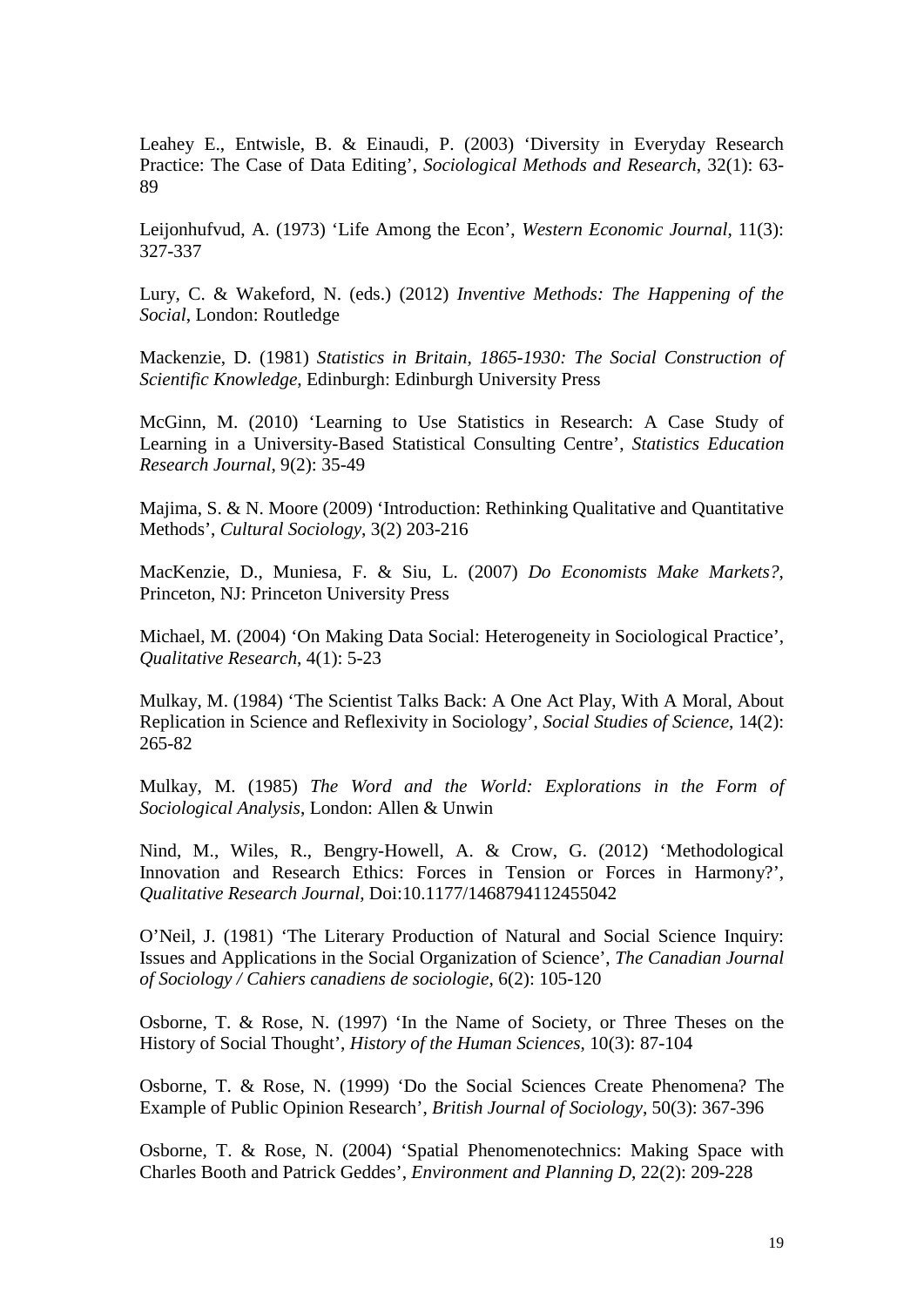Osborne, T., Rose, N. & Savage, M. (eds.) (2008) 'Special Centenary Issue: "Inscribing the history of British sociology"', *Sociological Review*, 56(4)

Peneff, J. (1988) 'The Observers Observed: French Survey Researchers at Work', *Social Problems*, 35(5): 520-535

Potter, J., Wetherell, M & Chitty, A. (1991) 'Quantification Rhetoric: Cancer on Television', *Discourse & Society*, 2(3): 333-365

Puchta, C. & Potter, J. (2004) *Focus Group Practice*, London: Sage

Reed, D. & Ashmore, M. (2000) 'The Naturally-Occurring Chat Machine', *M/C: A Journal of Media and Culture*, 3(4)

Reynolds, L.T. & Reynolds, J.M. (eds.) (1970) *The Sociology of Sociology: Analysis and Criticism of the Thought, Research and Ethical Folkways of Sociology and Its Practitioners*, New York: David McKay Company

Roth, J.A. (1966) 'Hired Hand Research', *American Sociologist*, 1:190-196

Roth, J.A. (1973) 'Dissident Views of the Sociological Craft', *Journal of Sociology*, 9(3): 3-10

Ruppert, E.S. (2007) 'Producing Population', *Working Paper Series: Working Paper No. 37*, ESRC Centre for Research on Socio-Cultural Change (CRESC): Milton Keynes, UK

Ruppert, E.S. (2009) 'Numbers Regimes: From Censuses to Metrics', *Working Paper Series: Working Paper No. 68*, ESRC Centre for Research on Socio-Cultural Change (CRESC): Milton Keynes, UK

Ruse, M. (1986) 'The Academic as Expert Witness', *Science, Technology & Human Values*, 11(2): 68-73

Saetnan, A.R, Lomell, H.M. & Hammer, S. (eds.) (2011) *The Mutual Construction of Statistics and Society*, London: Routledge

Savage, M. (2010) *Identities and Social Change in Britain since 1940: The Politics of Method*, Oxford: Oxford University Press.

Savage, M. (2013) 'The Social Life of Methods: A Critical Introduction', *Theory, Culture & Society*, 30(4): 3-21

Savage, M. & Burrows, R. (2007) 'The Coming Crisis of Empirical Sociology', *Sociology*, 41(5): 885-899

Savage, M. & Burrows, R. (2009) 'Some Further Reflections on the Coming Crisis of Empirical Sociology', *Sociology*, 43(4): 762-772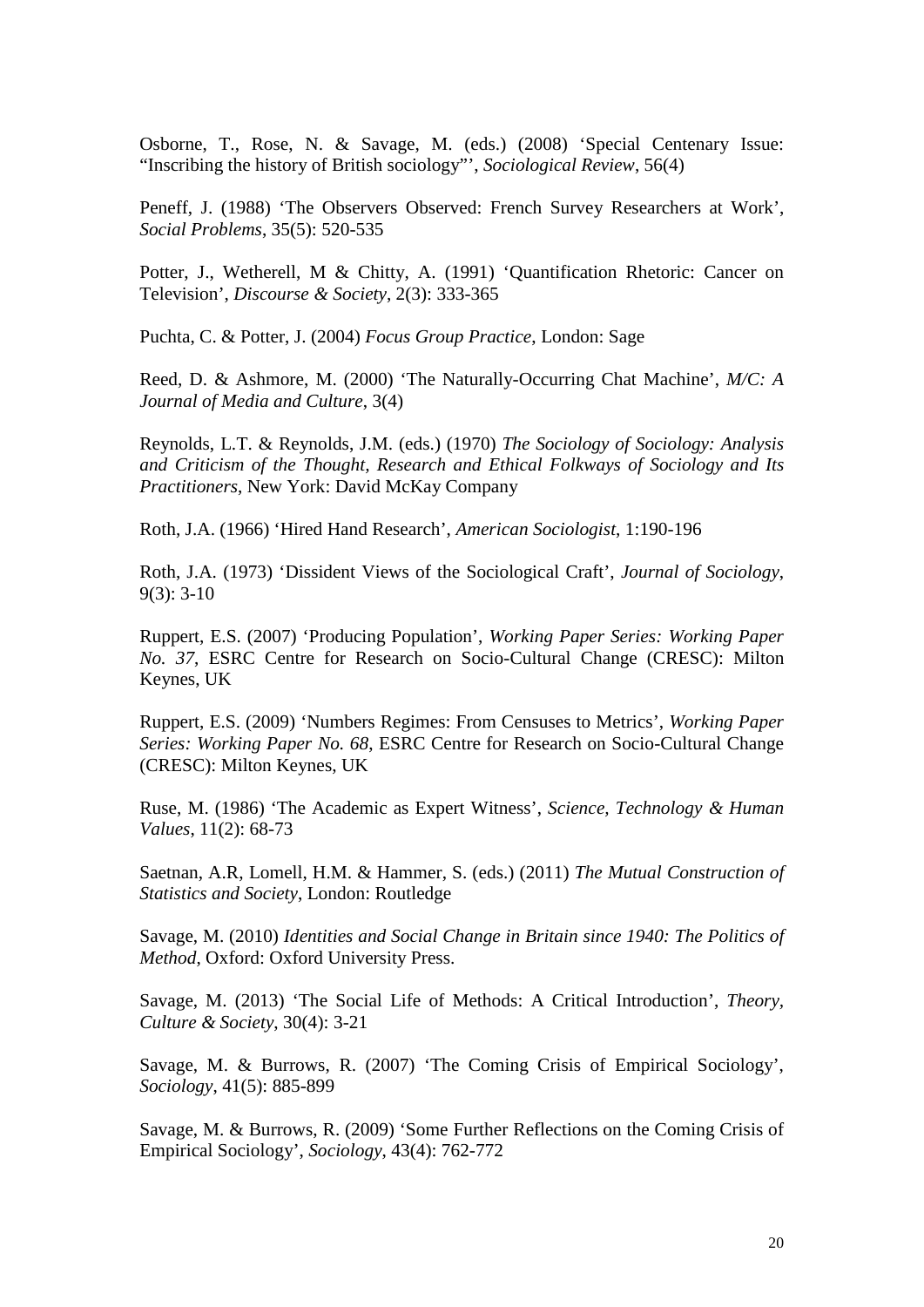Simbuerger, E.A. (2009) *Against and Beyond – For Sociology: A Study on the Selfunderstanding of Sociologists in England*, Unpublished PhD Thesis, Warwick, UK: University of Warwick

Stark, L. (2011) *Behind Closed Doors: IRBs and the Making of Ethical Research*, Chicago, IL: University of Chicago Press

Van Maanen, J. (1995) 'An End to Innocence: The Ethnography of Ethnography', pp. 1-35 in Van Maanen, J. (ed.) *Representation in Ethnography*, Newbury Park, CA: Sage

Vaughan, D. (2005) 'On the Relevance of Ethnography for the Production of Public Sociology and Policy', *British Journal of Sociology*, 56(3): 411-416

Vaughan, D. (2006) 'NASA Revisited: Theory, Analogy, and Public Sociology', *American Journal of Sociology*, 112(2): 353-93

Wiles, R., Charles, V., Crow, G. & Heath, S. (2006) 'Researching Researchers: Lessons for Research Ethics', *Qualitative Research*, 6(3): 283-299

Wiles, R., Crow, G., Heath, S. & Charles, V. (2008) 'The Management of Confidentiality and Anonymity in Social Research', *International Journal of Social Research Methodology*, 11(5): 417-428

Wiles, R., Coffey, A., Robison, J. & Heath, S. (2012) 'Anonymisation and Visual Images: Issues of Respect, 'Voice' and Protection', *International Journal of Social Research Methodology*, 15(1): 41-53

Wiles, R., Coffey, A., Robison, J. & Prosser, J. (2012) 'Ethical Regulation and Visual Methods: Making Visual Research Impossible or Developing Good Practice?' *Sociological Research Online*, 17(1): Article 8

Woolgar, S. (1988a) 'Time and Documents in Researcher Interaction: Some Ways of Making Out What is Happening in Experimental Science', *Human Studies*, 11(2-3): 171-200

Woolgar, S. (1988b) *Science: the Very Idea*, London: Routledge

Woolgar, S. (ed.) (1988c) *Knowledge and Reflexivity: New Frontiers in the Sociology of Knowledge*, London: Sage

Woolgar, S. (1996) 'Psychology, Qualitative Methods and the Ideas of Science', pp. 11-25 in Richardson, J.T.E. (ed.) *Handbook of Qualitative Research Methods for Psychology and the Social Sciences*, London: Blackwell

#### **Ethnomethodology and Conversation Analysis**

Anderson, R.J. & Sharrock, W.W. (1982) 'Sociological Work: Some Procedures Sociologists Use for Organising Phenomena', *Social Analysis*, 11: 79-93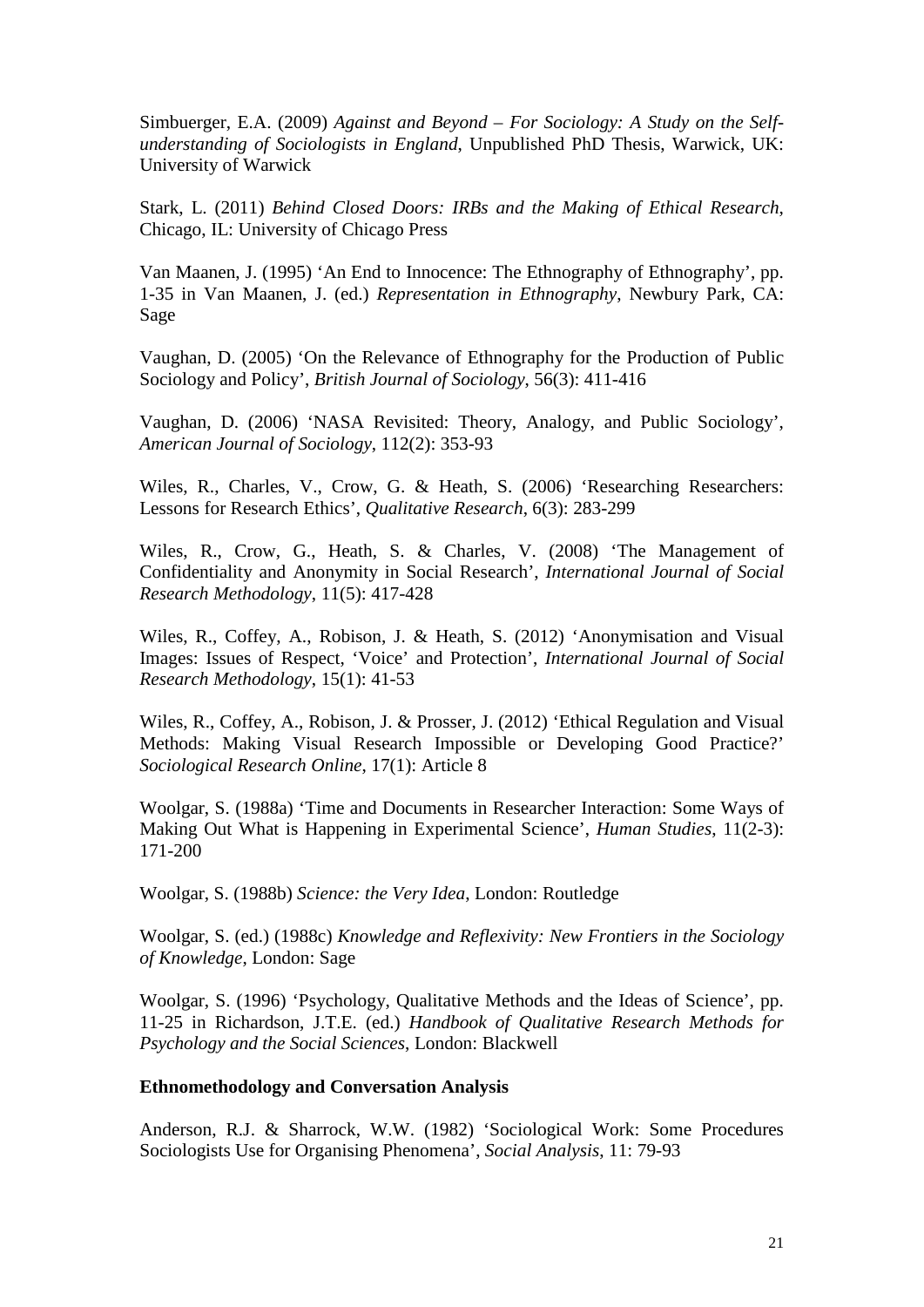Anderson, R.J. & Sharrock, W.W. (1984) 'Analytic Work: Aspects of the Organisation of Conversational Data', *Journal for the Theory of Social Behaviour*, 14(1): 103-124

Antaki, C., Biazzi, M., Nissen, A., & Wagner, J. (2008) 'Accounting for Moral Judgments in Academic Talk: The Case of a Conversation Analysis Data Session', *Text and Talk*, 28(1): 1-30

Benson, D. & Hughes, J. (1991) 'Method: Evidence and Inference – Evidence and Inference for Ethnomethodology', pp. 109-36 in Button, G. (ed.) *Ethnomethodology and the Human Sciences,* Cambridge: Cambridge University Press

Bittner, E. (1973) 'Objectivity and Realism in Sociology', pp. 109-25 in Psathas, G. (ed.) (1973) *Phenomenological Sociology*, Chichester: Wiley

Bushnell, C. (2012) 'Talking the Talk: The Interactional Construction of Community and Identity at Conversation Analytic Data Sessions in Japan', *Human Studies*, 35(4): 583-605

Button, G. (1991) 'Introduction: Ethnomethodology and the Foundational Respecification of the Human Sciences', pp. 1-9 in Button, G. (ed.) *Ethnomethodology and the Human Sciences*, Cambridge: Cambridge University Press

Carlin, A.P. (2002) 'Bibliographic Boundaries and Forgotten Canons', pp. 113-130 in Herbrechter, S. (ed.) (2002) *Cultural Studies: Interdisciplinarity and Translation*, Amsterdam: Rodopi

Carlin, A.P. (2003) 'Pro Forma Arrangements: The Visual Availability of Textual Artefacts', *Visual Studies*, 18(1): 6-20

Carlin, A.P (2003) 'Some Bibliographic Practices in Interdisciplinary Work: Accounting for Citations in Library and Information Sciences', *Accountability in Research*, 10: 27-45

Carlin, A.P. (2004) 'On Owning Silence: Talk, Texts, and the "Semiotics" of Bibliographies', *Semiotica* 146: 117-38

Carlin, A.P. (2006) 'Observations on Features of a Research Interview', *Ciências Sociais Unisinos*, 42(3): 177-88

Carlin, A.P. (2007) 'Auspices of Corpus Status: Bibliography\* as a Phenomenon of Respecification', pp. 91-106 in Hester, S. & Francis, D. (eds.) (2008) *Orders of Ordinary Action: Respecifying Sociological Knowledge*, Farnham, Sussex: Ashgate

Carlin, A.P. (2009) 'Edward Rose and Linguistic Ethnography: An Ethno-inquiries Approach to Interviewing', *Qualitative Research*, 9(3): 331-354

Carlin, A.P. (2009) 'The Temporal Organization of Bibliographies', *The Library Quarterly*, 79(2): 161-73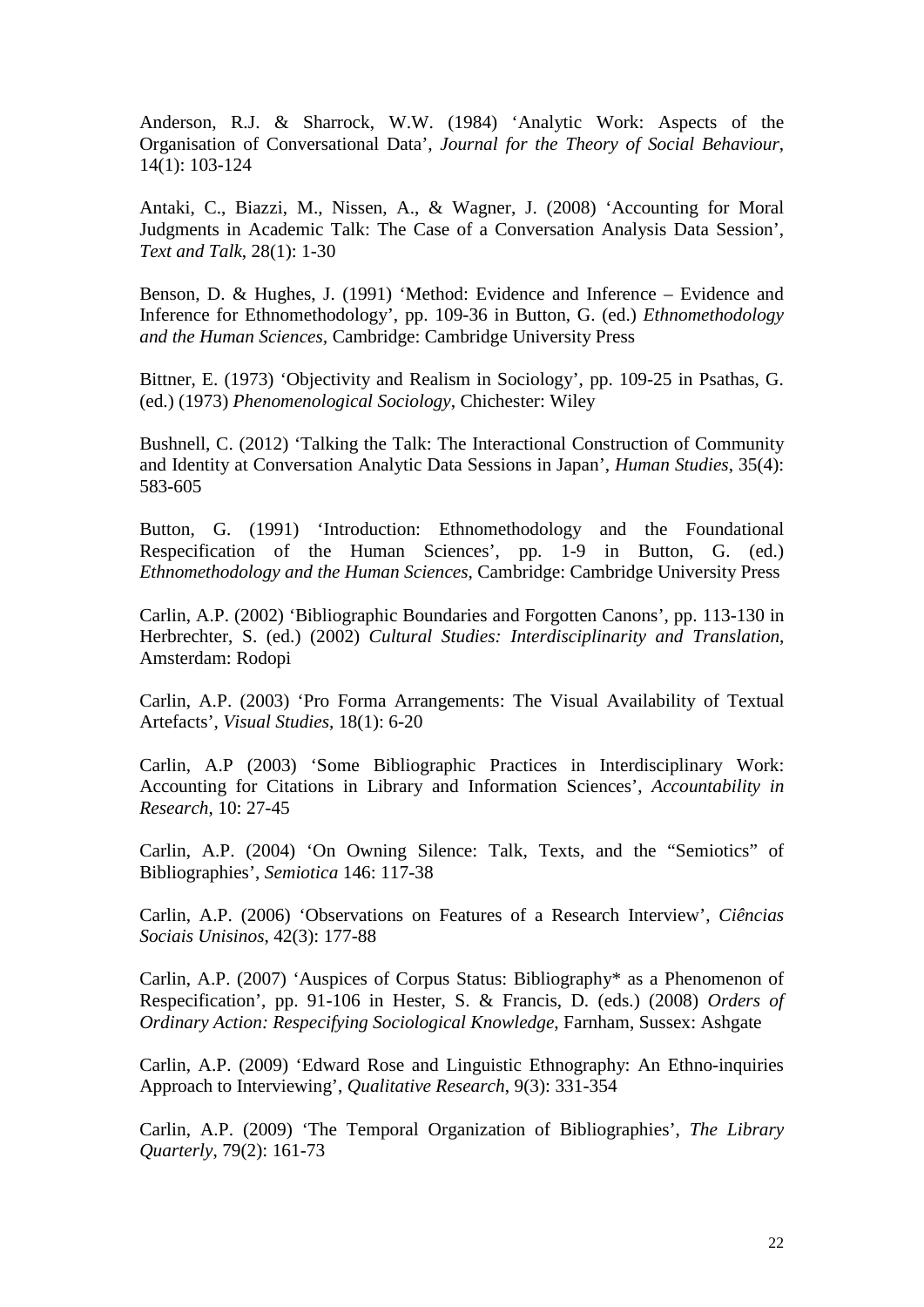Cicourel, A.V (1964) *Method and Measurement in Sociology*, New York, NY: Glencoe, The Free Press

Churchill, L. (1966) 'Notes on Everyday Quantitative Practices', Paper presented to the American Sociological Association Meeting, Miami Beach, Florida, August 1966

Drew, P., Raymond, G. & Weinberg, D. (2006) *Talk and Interaction in Social Research Methods*, London: Sage

Garfinkel, H. (1967) *Studies in Ethnomethodology*, Englewood Cliffs, NJ: Prentice-Hall

Garfinkel, H. (2002) *Ethnomethodology's Program: Working Out Durkheim's Aphorism*, Lanham, MD: Rowman & Littlefield

Garfinkel, H. & Sacks, H. (1970) 'On Formal Structures of Practical Actions', pp. 338-66 in McKinney, J.C. & Tiryakian, E. (eds.) *Theoretical Sociology*, New York, NY: Appleton Century Crofts

Gathman, E.C.H., Maynard, D.W & Schaeffer, N.C. (2008) 'The Respondents are all above Average: Compliment Sequences in a Survey Interview', *Research on Language & Social Interaction*, 41(3): 271-301

Gephart, R.P. (1988) *Ethnostatistics: Qualitative Foundations for Quantitative Research*, London: Sage

Gephart, R.P. & Smith, R.S. (2009) 'An Invitation to Ethnostatistics', *Sciences de Gestion*, 70: 85-102

Goodwin, C. (1994) 'Professional Vision', *American Anthropologist*, 96(3): 606-633

Goodwin, C. (2006) 'A Linguistic Anthropologist's Interest in Archaeological Practice', pp. 45-56 in Edgeworth, M. (ed.) (2006) *Ethnographies of Archaeological Practice: Cultural Encounters, Material Transformations*, Lanham, MD: Rowman Altamira

Greiffenhagen, C., Mair, M. & Sharrock W.W. (2011) 'From Methodology to Methodography: A Study of Qualitative and Quantitative Reasoning in Practice', *Methodological Innovations Online*, 6(2): 93-107

Hester, S. & Francis, D. (1994) 'Doing Data: The Local Organization of a Sociological Interview', *British Journal of Sociology*, 45(4): 675-695

Hill, R.J. & Stones-Crittenden, K. (eds.) (1968) *Proceedings of the Purdue Symposium on Ethnomethodology*, Purdue, IN: Institute for the Study of Social Change

Hilgartner, S., Lynch, M. & Berkowitz, C. (2005) 'Voting Machinery, Counting and Public Proofs in the 2000 US Presidential Election', pp. 814-828 in Latour, B. &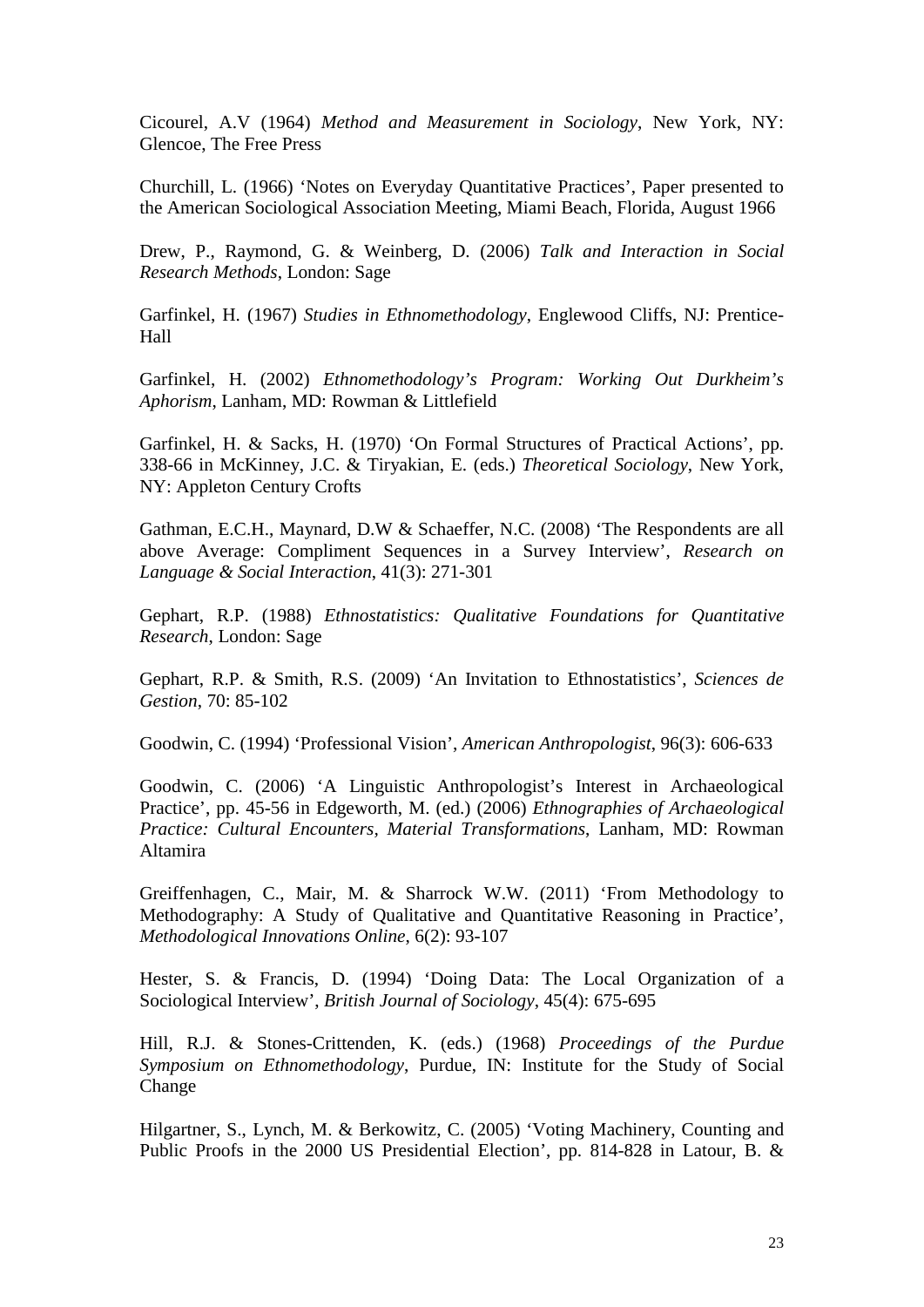Weibel, P. (eds.) (2005) *Making Things Public: Atmospheres of Democracy*, Cambridge, MA: MIT Press

Housley, W. & Smith, R.J. (2011) 'Telling the CAQDAS code: Membership Categorization and the Accomplishment of 'Coding Rules' in Research Team Talk', *Discourse Studies*, 13(4): 417-434

Houtkoop-Steenstra, H. (1995) 'Meeting Both Ends: Standardization and Recipient Design in Telephone Survey Interviews', pp. 91-106 in Have, P.t. & Psathas, G. (eds.) *Situated Order: Studies in the Social Organization of Talk and Embodied Activities*, Washington, DC: University Press of America

Houtkoop-Steenstra, H. (1996) 'Probing Behavior of Interviewers in the Standardized Semi-open Research Interview', *Quality & Quantity*, 30(2): 205-230

Houtkoop-Steenstra, H. (1997) 'Being Friendly in Survey Interviews', *Journal of Pramatics*, 28(5): 591-623

Houtkoop-Steenstra, H. (2000) *Interaction and the Standardized Interview: The Living Questionnaire,* Cambridge: Cambridge University Press

Hutchinson, P., Read, R. & Sharrock W.W (2008) *There is No Such Thing as a Social Science: In Defence of Peter Winch*, Aldershot: Ashgate

Irvine, A., Drew, P. & Sainsbury, R. (2013) ''Am I not answering your questions properly?' Clarification, Adequacy and Responsiveness in Semi-Structured Telephone and Face-To-Face Interviews', *Qualitative Research*, 13(1): 87-106

Livingston, E. (1987) *Making Sense of Ethnomethodology*, London: Routledge and Kegan Paul

Livingston, E. (1992) *An Anthropology of Reading*, Bloomington and Indianapolis, IN: Indiana University Press

Lynch, M. (1985) 'Discipline and the Material Form of Images: An Analysis of Scientific Visibility', *Social Studies of Science*, 15(1): 37-66

Lynch, M. (1991a) 'Method: Measurement – Ordinary and Scientific Measurement as Ethnomethodological Phenomena', pp. 77-108 in Button, G. (ed.) *Ethnomethodology and the Human Sciences*, Cambridge: Cambridge University Press

Lynch, M. (1991b) 'Laboratory Space and the. Technological Complex: An Investigation of Topical Contextures', *Science in Context*, 4(1): 51-78

Lynch, M. (1991c) 'Pictures of Nothing? Visual Construals in Social Theory', *Sociological Theory*, 9(1): 1-22

Lynch, M. (1993) *Scientific Practice and Ordinary Action: Ethnomethodology and Social Studies of Science*, Cambridge: Cambridge University Press.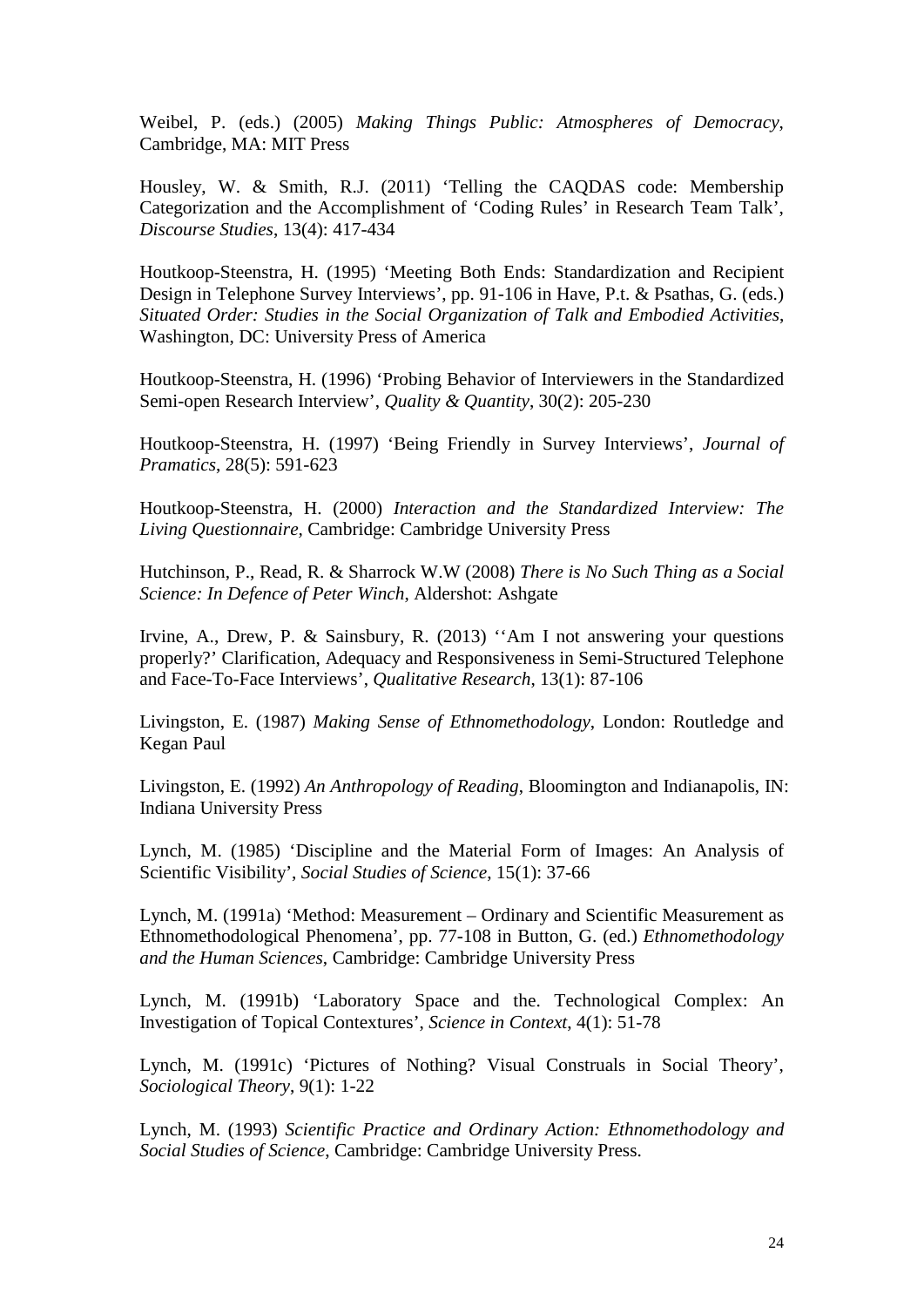Lynch, M. (2000) 'The Ethnomethodological Foundations of Conversation Analysis', *Text: Interdisciplinary Journal for the Study of Discourse*, 20(4): 517-532

Lynch, M. (2006a) 'Expert Metascientists', *Social Studies of Science*, 36(6): 867-868

Lynch, Michael (2006b) 'From Ruse to Farce', *Social Studies of Science*, 36(6): 819- 26

Lynch, M. (2007) 'Expertise in Action: Presenting and Attacking Expert Evidence in DNA "Fingerprinting" Cases', *Villanova Law Review*, 52: 925-952

Lynch, M. (2009a) 'Ethnomethodology and History: Documents and the Production of History', *Ethnographic Studies*, 11(1): 87-106

Lynch, M. (2009b) 'Going Public: A Cautionary Tale', *Spontaneous Generations: A Journal for the History and Philosophy of Science*, 3(1): 213-219

Lynch, M. (2009c). 'Science as a Vacation: Deficits, Surfeits, PUSS, and Doing Your Own Job', *Organization*, 16(1): 101–119

Lynch, M. (2011) 'Harold Garfinkel (29 October 1917 – 21 April 2011): A Remembrance and Reminder', *Social Studies of Science*, 41(6): 927-942

Lynch, M. (2013) 'Ontography: Investigating the Production of Things, Deflating Ontology', *Social Studies of Science*, 43(4): 444-462

Lynch, M. & Bogen, D. (1997) 'Sociology's Asociological "Core"; an Examination of Textbook Sociology in the Light of the Sociology of Scientific Knowledge', *American Sociological Review*, 62(3): 481-93

Lynch, M. & Cole, S. (2005) 'Science and Technology Studies on Trial', *Social Studies of Science*, 35(2): 269-312

Lynch, M., Cole, S., McNally, R. & Jordan, K. (2008) *Truth Machine: The Contentious History of DNA Fingerprinting*, Chicago: University of Chicago Press

Mair, M. (2011) 'Deconstructing Behavioural Classifications: Tobacco Control, 'Professional Vision' and the Tobacco User as a Site of Governmental Intervention', *Critical Public Health*, 21(2), 129-140

Mainprise, S (2009) 'Entering the Native's Social World: Some Practical Methods Used in the Achievement of Adequate Ethnography', *Nexus*, 2(2): 12-25

Martin, A. & Lynch, M. (2009) 'Counting Things and People: The Practices and Politics of Counting', *Social Problems*, 56(2): 243-266

Maynard, D.W. & Schaeffer, N.C. (2000) 'Toward a Sociology of Social Scientific Knowledge: Survey Research and Ethnomethodology's Asymmetric Alternates', *Social Studies of Science*, 30(3): 323-370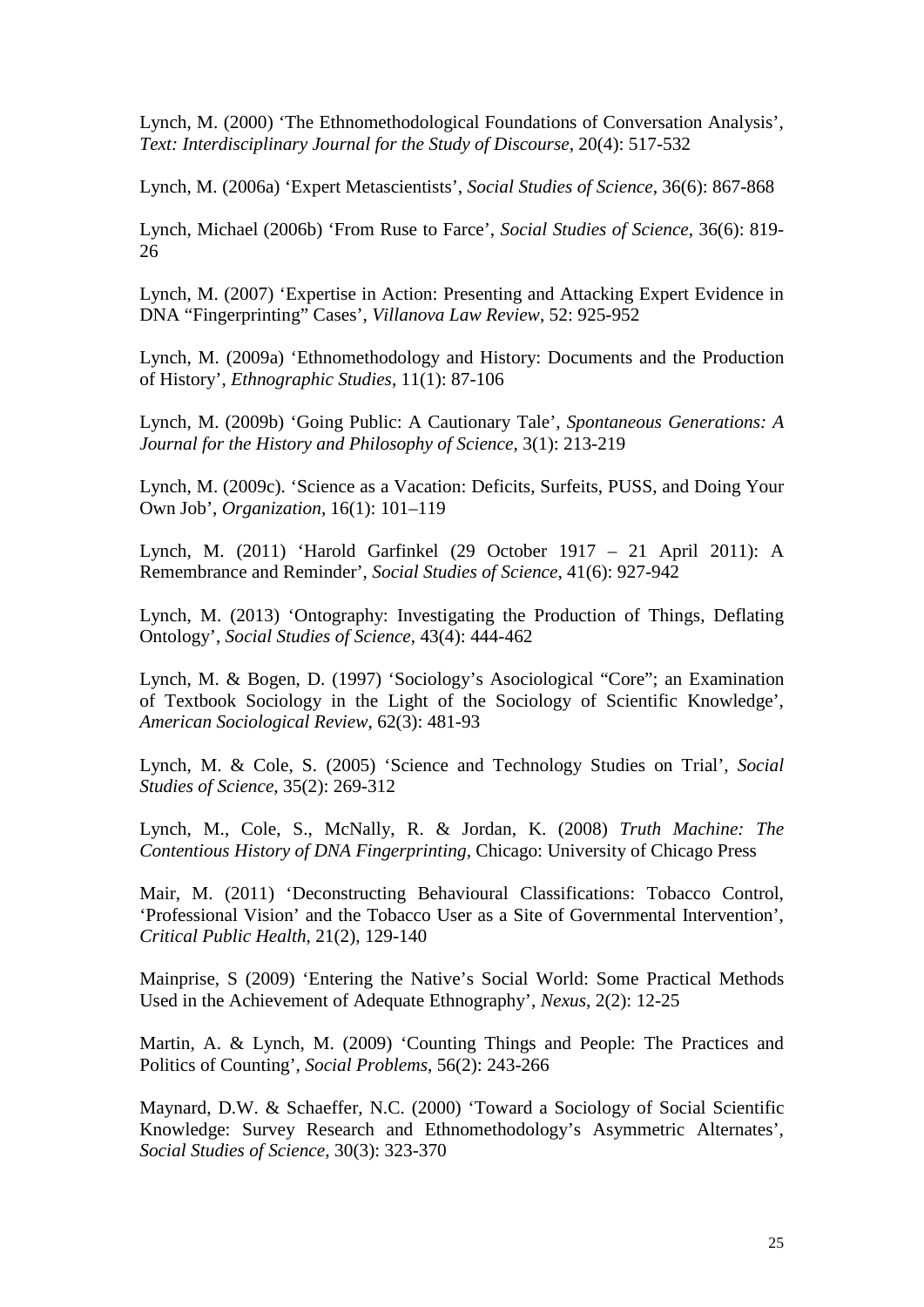Maynard, D.W., Houtkoop-Steenstra, H. Schaeffer, N.C. & van der Zouwen, J. (eds.) (2002) *Standardization and Tacit Knowledge: Interaction and Practice in the Survey Interview*, New York: Wiley

Maynard. D.W. (1996) 'From Paradigm to Prototype and Back Again: Interactive Aspects of 'Cognitive Processing' in Standardized Survey Interviews', pp. 65-88 in Schwarz, N., Sudman, S. (eds.) *Answering Questions: Methodology for Determining cognitive and Communicating Processes in Survey Research*, San Francisco: Jossey Bass

Maynard, D.W., Freese, J. & Schaeffer , N.C. (2011) 'Improving Response Rates in Telephone Interviews', pp. 54-74 in Antaki, C. (ed.) *Applied Conversation Analysis: Intervention and Change in Institutional Talk*, London: Palgrave Macmillan

Maynard, D.W. & Schaeffer, N.C. (1997) 'Keeping the Gate: Declinations of the Request to Participate in a Telephone Survey Interview', *Sociological Methods & Research*, 26(1): 34-79

Maynard, D.W. & Schaeffer, N.C. (2012) 'Conversation Analysis and Interaction in Standardized Survey Interviews', pp. 1048-1050 in Chapelle, C.A. (ed.) *The Encyclopedia of Applied Linguistics*, Oxford: Wiley-Blackwell

Mazeland, Harrie, Paul ten Have (1996) 'Essential Tensions in (Semi)Open Research Interviews', pp. 87-113 in Maso, I. & Wester, F. (eds.) *The Deliberate Dialogue: Qualitative Perspectives on the Interview*, Brussels: VUB University Press

McHoul, A.W. (1982) *Telling How Texts Talk: Essays on Reading and Ethnomethodology*, London: Routledge & Kegan Paul

Moerman, M. (1969) 'A Little Knowledge', pp. 449-69 in Tyler, S. (ed.) *Cognitive Anthropology*, New York, NY: Holt, Rinehart and Winston

Moerman, M. (1988) *Talking Culture: Ethnography and Conversation Analysis*, Philadelphia, PA: University of Pennsylvania Press

Morrison, K. (1987) 'Stabilizing the Text: The Institutionalization of Knowledge in Historical and Philosophic Forms of Argument', *The Canadian Journal of Sociology*, 12(3): 242-274

Olszewski, B., Macey, D. & Lindstrom, L. (2007) 'The Practical Work of Coding: An Ethnomethodological Inquiry. *Human Studies* 29(3): 363-380

Peyrot, M. & Burns, S.L. (2001) 'Sociologists on Trial: Theoretical Competition and Juror Reasoning', *American Sociologist*, 32(4): 42-69

Pomerantz, A. & Zemel, A. (2003) 'Perspectives in Interviewers' Queries', pp. 215- 231 in Berg, H.V.D., Wetherell, M. & Houtkoop-Steenstra, H. (eds.) *Analyzing Interviews on Racial Issues*, Cambridge: Cambridge University Press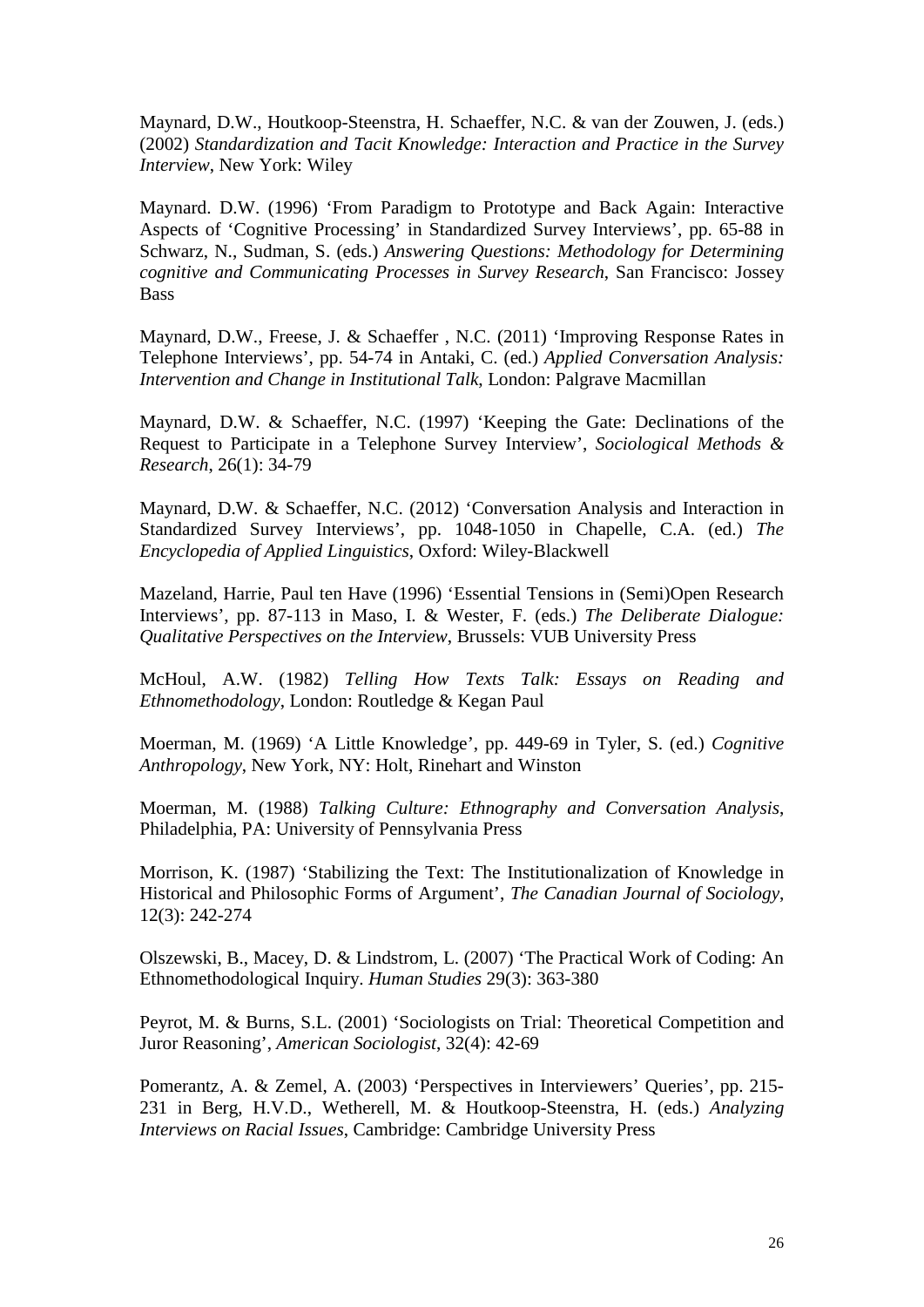Rapley, T.J. (2001) 'The Art(fullness) of Open-Ended Interviewing: Some Considerations on Analysing Interviews', *Qualitative Research*, 1(3): 303-23

Rose, E.L. (1960) 'The English Record of a Natural Sociology', *American Sociological Review*, 25(2): 193-208

Rose, E.L. (1992) *The Werald*, Boulder, CL: The Waiting Room Press

Roulston, K. (2006) 'Close Encounters of The 'CA' Kind: A Review of Literature Analysing Talk in Research Interviews', *Qualitative Research*, 6(4): 515-534

Roulston, K. (2011) 'Interview 'Problems' as Topics for Analysis', *Applied Linguistics*, 32(1): 77-94

Roulston, K., DeMarrais, K. & Lewis, J.B. (2003) 'Learning to Interview in the Social Sciences', *Qualitative Inquiry*, 9(4): 643-668

Sacks, H. (1963) 'Sociological Description', *Berkeley Journal of Sociology*, 8: 1-16

Sacks, H. (1992) *Lectures on Conversation*, Oxford: Blackwell.

Sacks, H. (1999) 'Max Weber's *Ancient Judaism*', *Theory, Culture & Society*, 16(1): 31-39

Schaeffer, N.C. (1991) 'Conversation with a Purpose – or Conversation? Interaction in the Standardized Survey', pp. 367-91 in Biemer, P.P, Groves, R.M., Lyberg, L.E., Mathiowetz, N.A. & Sudman, S. (eds.) *Measurement Errors in Surveys*, New York, NY: John Wiley & Sons

Schaeffer, N.C. & Maynard, D.W. (2005) 'From Paradigm to Prototype and Back Again: Interactive Aspects of 'Cognitive Processing' in Standardized Survey Interviews', pp. 114-133 in Molder, H.T & Potter, J. (eds.) *Conversation and Cognition*, Cambridge: Cambridge University Press

Schaeffer, N.C. & Presser, S. (2003) 'The Science of Asking Questions', *Annual Review of Sociology*, 29: 65–88

Schegloff, E.A. (1988) 'Description in the Social Sciences I: Talk-in-Interaction', *IPRA Papers in Pragmatics*, 2: 1-24

Schegloff, E.A. (1999) 'On Sacks on Weber on Ancient Judaism: Introductory Notes and Interpretive Resources', *Theory, Culture & Society*, 16(1): 1-29

Sharrock, W.W. (1974) 'On Owning Knowledge', pp. 45-53 in Turner, R. (ed.) *Ethnomethodology*, Harmondsworth: Penguin

Sharrock, W.W. & Anderson, R.J. (1982) 'On the Demise of the Native: Some Observations on and a Proposal for Ethnography', *Human Studies*, 5(1): 119- 135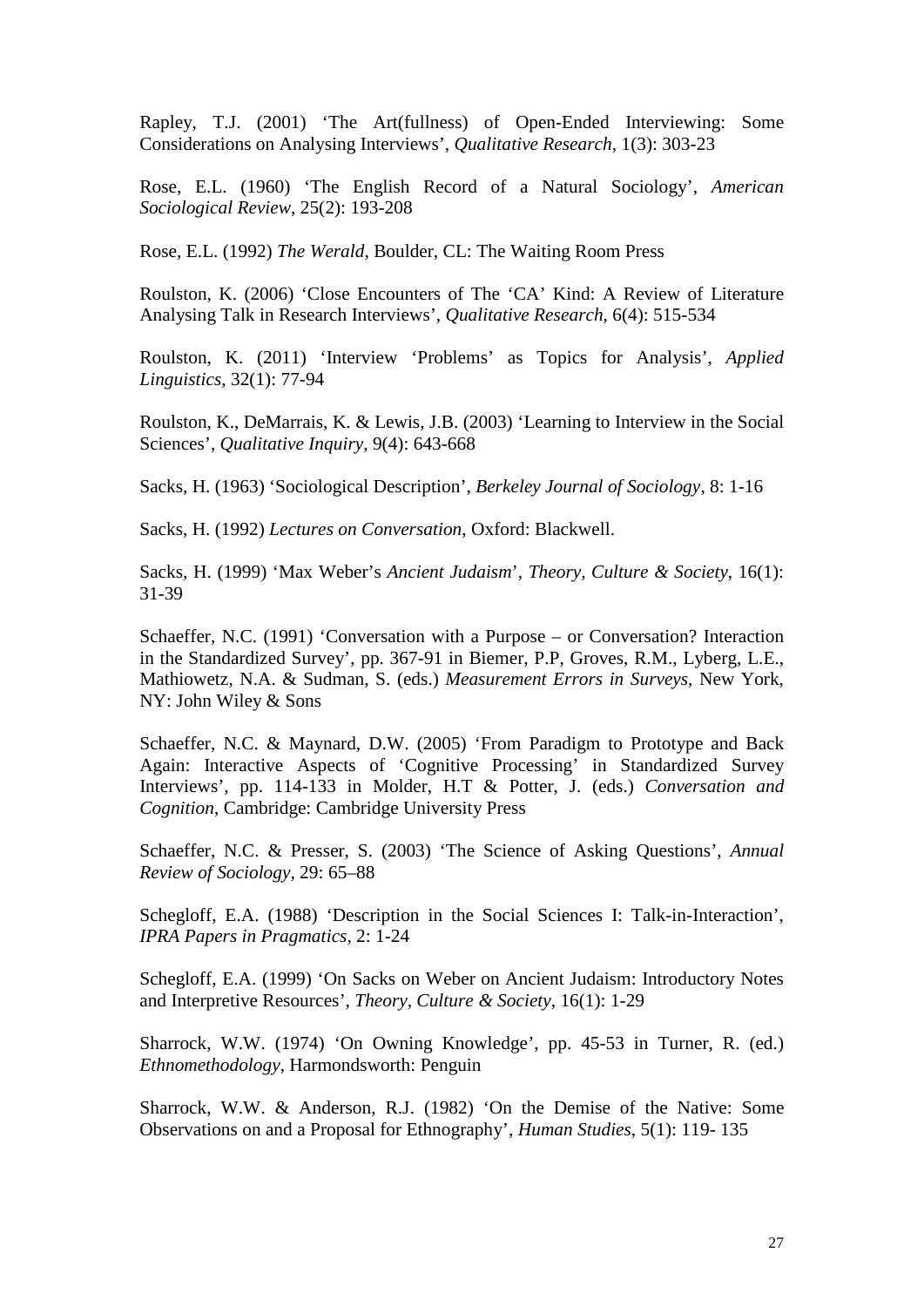Sharrock, W.W. (2000) 'The Fundamentals of Ethnomethodology', pp. 249-259 in Smart, B. & Ritzer, G. (ed.) *Handbook of Sociological Theory*, London: Sage

Sormani, P. & Benninghof, M. (2008) 'Metaphorical Moves: 'Scientific Expertise' in Research Policy Studies', pp. 257-270 in Carver, T. & Pikalo, J. (eds.) *Political Language and Metaphor: Interpreting* and *Changing the World*, Abingdon: Routledge

Stax, H-P (2004) 'Paths to Precision: Probing Turn Format and Turn-Taking Problems in Standardized Interviews', *Discourse Studies*, 6(1): 77-94

Stoddart, K. (1986) 'The Presentation of Everyday Life: Some Textual Strategies for Adequate Ethnography', *Urban Life,* 15(1): 103-121

Suchman, L. & Jordan, B. (1990) 'Interactional Troubles in Face-to-Face Survey Interviews', *Journal of the American Statistical Association*, 85(409): 232–241.

Turner, R. (ed.) (1974) *Ethnomethodology*, Harmondsworth: Penguin

Tutt, D. & Hindmarsh, J. (2011) 'Reenactments at Work: Demonstrating Conduct in Data Sessions', *Research on Language and Social Interaction*, 44(3): 211-236

Watson, D.R. (2009) *Analysing Practical and Professional Texts: A Naturalistic Approach*, Farnham, Sussex: Ashgate

Wieder, D.L. (1974) *Language and Social Reality: The Case of Telling the Convict Code*, The Hague: Mouton

Weider, D.L. (1977) 'Ethnomethodology and Ethnosociology', *Mid-American Review of Sociology*, 2: 1-18

Wieder, D.L. (1980) 'Behavioristic Operationalism and the Lifeworld: Chimpanzees and Chimpanzee Researchers in Face-to-Face Interaction', *Sociological Inquiry*, 50(3/4): 75-103

Witzel, A. & Mey, G. (2004) '"I am NOT Opposed to Quantification or Formalization or Modelling, But Do Not Want to Pursue Quantitative Methods That Are Not Commensurate With the Research Phenomena Addressed": Aaron Cicourel in Conversation with Andreas Witzel and Günter Mey', *Forum: Qualitative Social Research/Sozialforschung*, 5(3): Article 41

Zimmerman, D.H. & Pollner, M. (1971) 'The Everyday World as a Phenomenon', pp. 80-103 in Douglas, J.D. (ed.) *Understanding Everyday Life: Towards a Reconstruction of Sociological Knowledge*, London: Routledge & Kegan Paul

Zimmerman, D.H., & Wieder, D.L. (1977) '"You can't help but get stoned": Notes on the Social Organization of Marijuana Smoking', *Social Problems*, 25(2): 198-207

#### **Anthropology**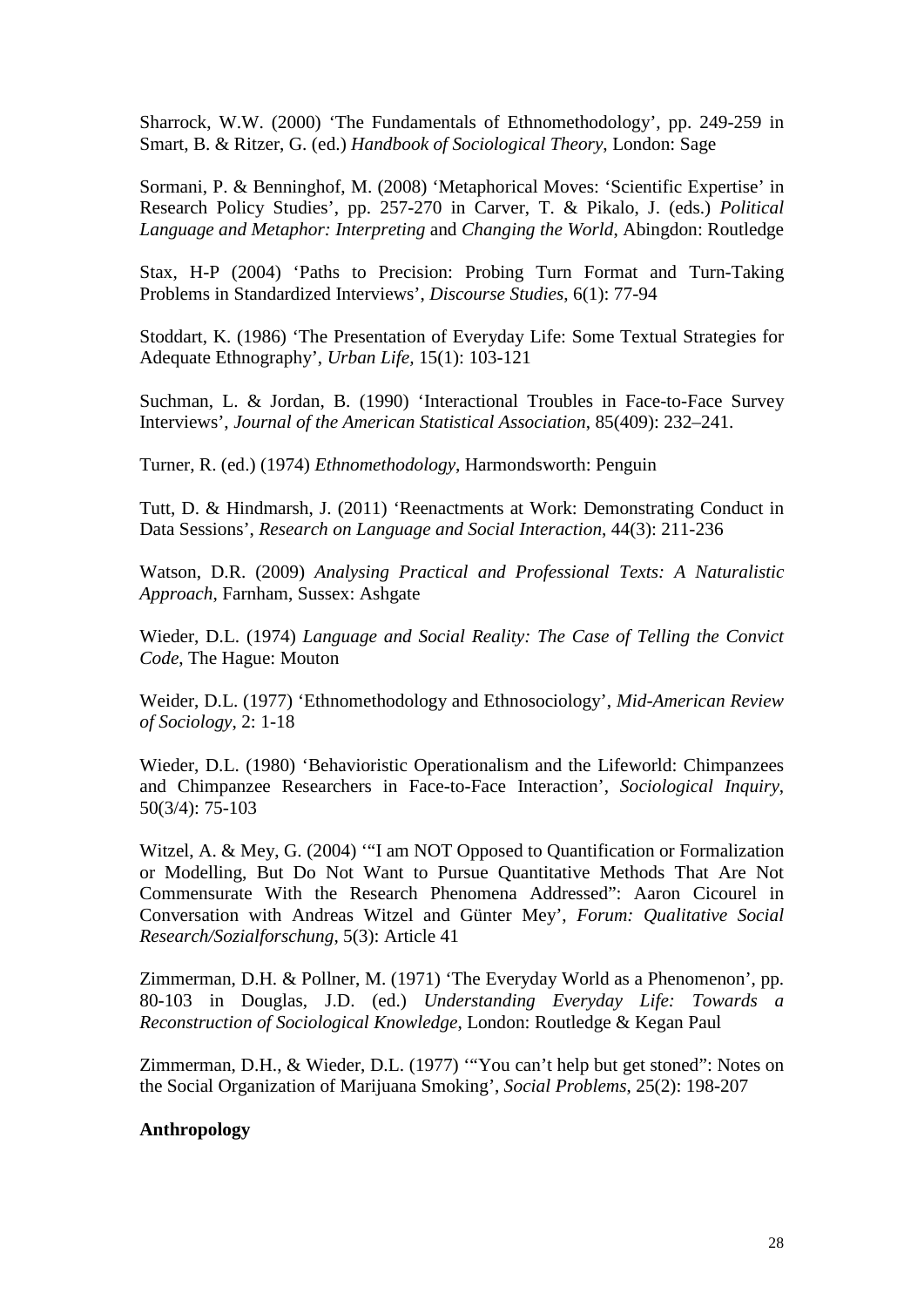Barth, F. (2002) 'An Anthropology of Knowledge', *Current Anthropology*, 43(1): 1- 18

Borofsky, R. (1997) 'Cook, Lono, Obeyesekere, and Sahlins', *Current Anthropology*, 38(2): 255-282

Borofsky, R. (2005) *Yanomami: The Fierce Controversy and What We Can Learn from It*, Berkeley, CA: University of California Press

Boyer, D. (2005) 'Visiting Knowledge in Anthropology: An Introduction', *Ethnos*, 70(2): 141-148

Briggs, C.L. (1986) *Learning How to Ask: A Sociolinguistic Appraisal of the Role of the Interview in Social Science Research*, Cambridge: Cambridge University Press

Briggs, C.L. (1993) 'Metadiscursive Practices and Scholarly Authority in Folkloristics', *The Journal of American Folklore*, 106(422): 387-434

Briggs, C.L. (2003) 'Interviewing, Power/Knowledge, and Social Inequality', pp. 243-254 in J.F. Gubrium & J.A. Holstein (eds.) *Postmodern Interviewing*, London: Sage

Briggs, C.L. (2007) 'The Gallup Poll, Democracy, and the Vox Populi: Ideologies of Interviewing and the Communicability of Modern Life', *Text & Talk*, 27(5-6): 681- 704

Briggs, CL. & Bauman, R. (1992) 'Genre, Intertextuality and Social Power', *Journal of Linguistic Anthropology*, 2(2): 131-72

Briggs, C.L. (2007) 'Anthropology, Interviewing, and Communicability in Contemporary Society', *Current Anthropology*, 48(4): 551-580

Bourdieu, P. (1977) *Outline of a Theory of Practice*, Cambridge: Cambridge University Press

Bourdieu, P. (1990) *The Logic of Practice*, Cambridge: Polity Press

Clifford, J. (1983) 'On Ethnographic Authority', *Representations*, 1(2): 118-146

Clifford, J. & Marcus, G.E. (eds.) (1986) *Writing Culture: The Poetics and Politics of Ethnography*, Berkeley: University of California Press

Cobb, H., Harris, O.J.T., Jones, C. & Richardson, P. (2012) *Reconsidering Archaeological Fieldwork: Exploring On-Site Relationships Between Theory and Practice*, London: Springer

Cox, R. (2008) 'Wandering without Purpose: Auditory Journeys through History and Memory in Nagasaki', *Journeys, The International Journal of Travel & Travel Writing*, 9(2): 76-96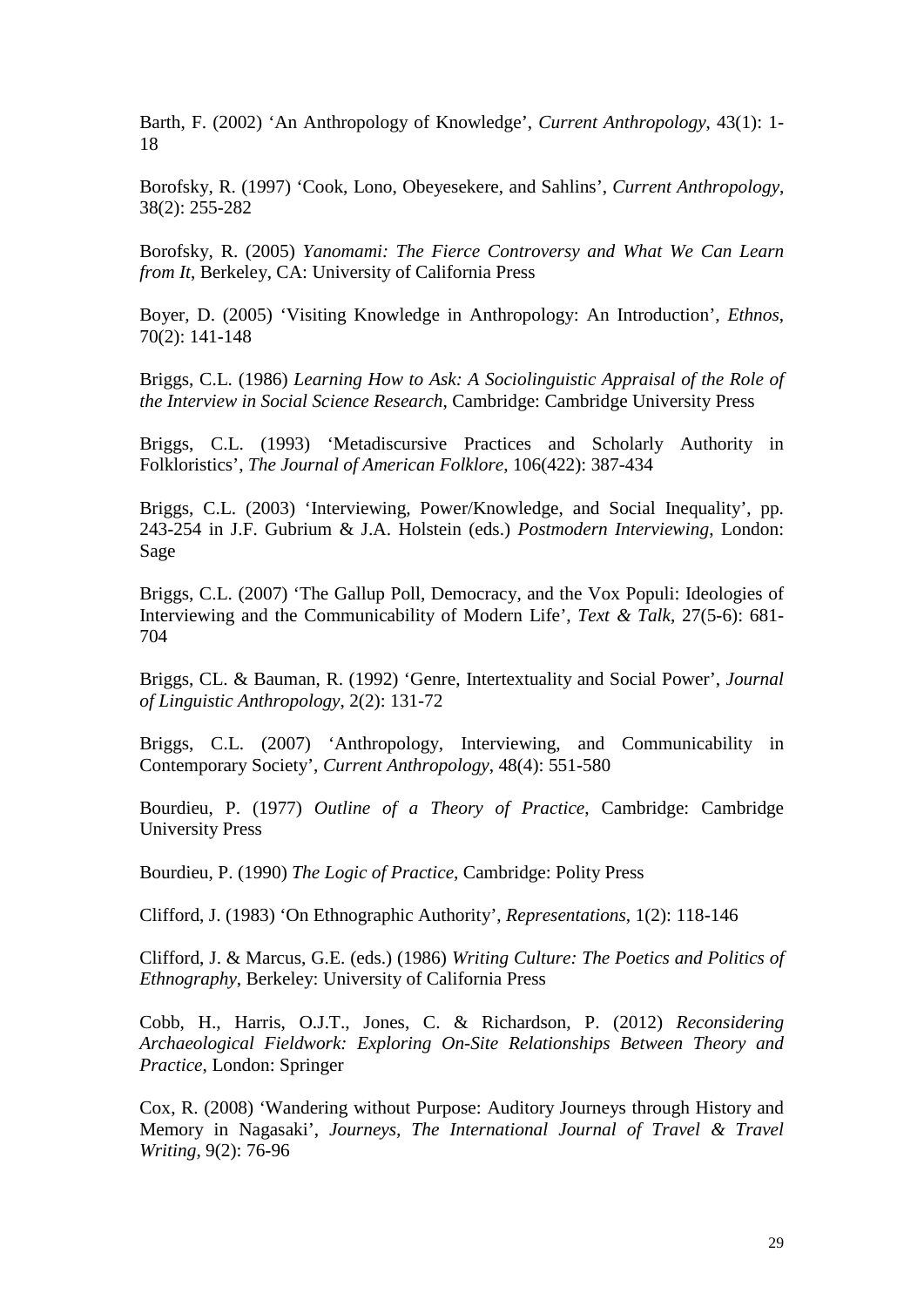Cox, R. (2010) 'The Sound of Freedom: US Military Aircraft Noise in Okinawa, Japan', *Anthropology News*, 51(9): 13-14

Dauber, K. (1995) 'Bureaucratizing the Ethnographer's Magic', *Current Anthropology*, 36(1): 75-95

Edgeworth, M. (ed.) (2006) *Ethnographies of Archaeological Practice: Cultural Encounters, Material Transformations*, Lanham, MD: Rowman Altamira

Erlmann, V. (ed.) (2004) *Hearing Cultures: Essays on Sound, Listening and Modernity*, Oxford: Berg

Falzon, M.-A. (2009) *Multi-sited Ethnography: Theory, Praxis and Locality in Contemporary Research*, Farnham: Ashgate

Faubion, J.D. & Marcus, G.E. (2009) *Fieldwork is Not what it Used to Be: Learning Anthropology's Method in a Time of Transition*, Ithaca, NY: Cornell University Press

Forte, M.C. (2011) 'The Human Terrain System and Anthropology: A Review of Ongoing Public Debates', *American Anthropologist*, 113(1): 149-153

Freeman, D., Orans, M. & Côté, J.E. (2000) 'Sex and Hoax in Samoa', *Current Anthropology*, 41(4): 609-622

Geertz, C. (1973) *The Interpretation of Cultures*, New York, NY: Basic Books

Grasseni, C. (ed.) (2007) *Skilled Visions: Between Apprenticeship and Standards*, New York, NY: Berghahn Books

Gupta, A. & Ferguson, J. (eds.) (1997) *Anthropological Locations: Boundaries and Grounds of a Field Science*, Berkeley, CA: University of California Press.

Halstead, N., Hirsch, E. & Okely, J. (2008) *Knowing How to Know: Fieldwork and the Ethnographic Present*, Oxford: Berghahn Books

Hamilakis, Y. (2011) 'Archaeological Ethnography: A Multitemporal Meeting Ground for Archaeology and Anthropology', *Annual Review of Anthropology*, 40: 399-414

Hamilakis, Y. & Anagnostopoulos, A. (2009) 'What is Archaeological Ethnography?', *Public Archaeology*, 8(2/3): 65-87

Heider, K.G. (1988) 'The Rashomon Effect: When Ethnographers Disagree', *American Anthropologist*, 90(1): 73-81

Heider, K.G. (1989) 'Reply to Freeman and Rhoades', *American Anthropologist*, 91(2): 450

Herzfeld, M. (1983) 'Looking Both Ways: The Ethnographer in the Text', *Semiotica*, 46(2/4): 151-166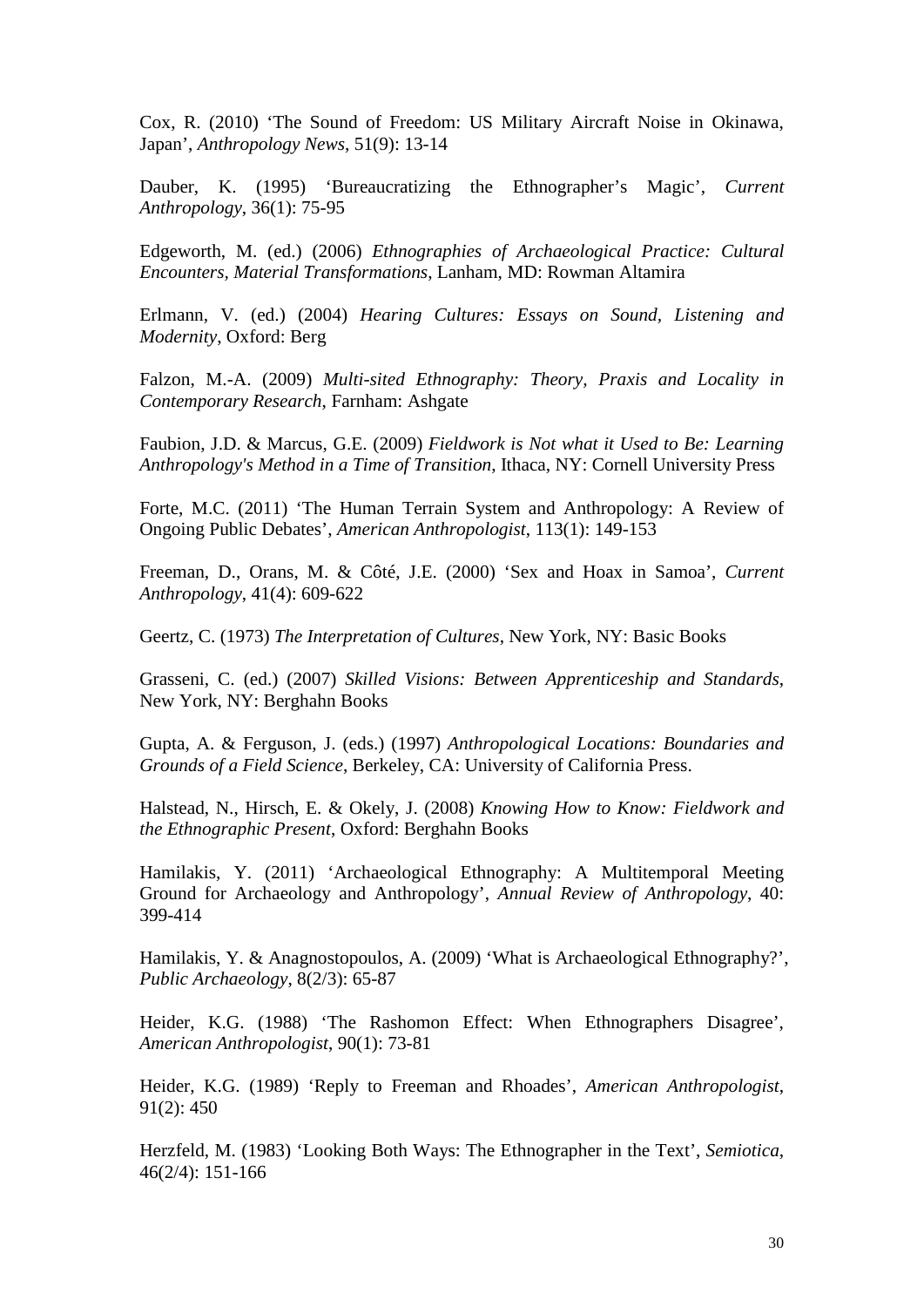Freeman, D. (1989) 'Comment on Heider's "The Rashomon Effect"', *American Anthropologist*, 91(1): 169-171

Irons, J.W. (2009) *A Moment in Archaeology, A Reflexive Examination of the Culture of Meaning-Making in Archaeological Fieldwork*, Unpublished Thesis, Indianapolis, IN: Butler University

Kratz, C.A. (2010) 'In and Out of Focus', *American Ethnologist*, 37(4): 805-826

Löfgren, O. (1990) 'The Danger of Knowing What You Are Looking For: On Routinizing Research', *Ethnologia Scandinavica*, 20: 3-18

Löfgren, O. (2013) 'Routinising Research: Academic Skills in Analogue and Digital Worlds', *International Journal of Social Research Methodology*, DOI: 10.1080/13645579.2014.854022

Macdonald, J. (2000) 'The Tikopia and "What Raymond Said"', pp. 107-123 in Jaarsma, S.R. & Rohatynskyj, M.A. (eds.) *Ethnographic Artifacts: Challenges to a Reflexive Anthropology*, Honolulu: University of Hawai'i Press.

Marcus, G.E. (1980) 'The Ethnographic Subject as Ethnographer: A Neglected Dimension of Anthropological Research', *The Rice University Studies*, 66(1): 55-68

Marcus, G.E. (1995) 'Ethnography in/of the World System: The Emergence of Multi-Sited Ethnography', *Annual Review of Anthropology*, 24: 95-117

Marcus, G.E. & Cushman, D. (1982) 'Ethnographies as Texts', *Annual Review of Anthropology*, 11: 25-69

Marcus, G.E. & Fischer, M.M.J. (1986) *Anthropology as Cultural Critique: An Experimental Moment in the Human Sciences*, Chicago, IL: University of Chicago Press

Marcus, G.E. & Okeley, J. (2007) 'How Short Can Fieldwork Be?', *Social Anthropology/Anthropologie Sociale*, 15(3): 353-367

Mills, D. (2008) *Difficult Folk? A Political History of Social Anthropology*, Oxford: Berghahn Books

Mills, D. (2011) 'Have We Ever Taught Anthropology? A Hidden History of Disciplinary Pedagogy', *Teaching Anthropology*, 1(1): 12-20

Mills, D. & Ratcliffe, R. (2013) 'After Method? Ethnography in the Knowledge Economy', *Qualitative Research*, 12(2): 147-164

Miner, H. (1956) 'Body Ritual among the Nacirema', *American Anthropologist*, 58(3): 503-507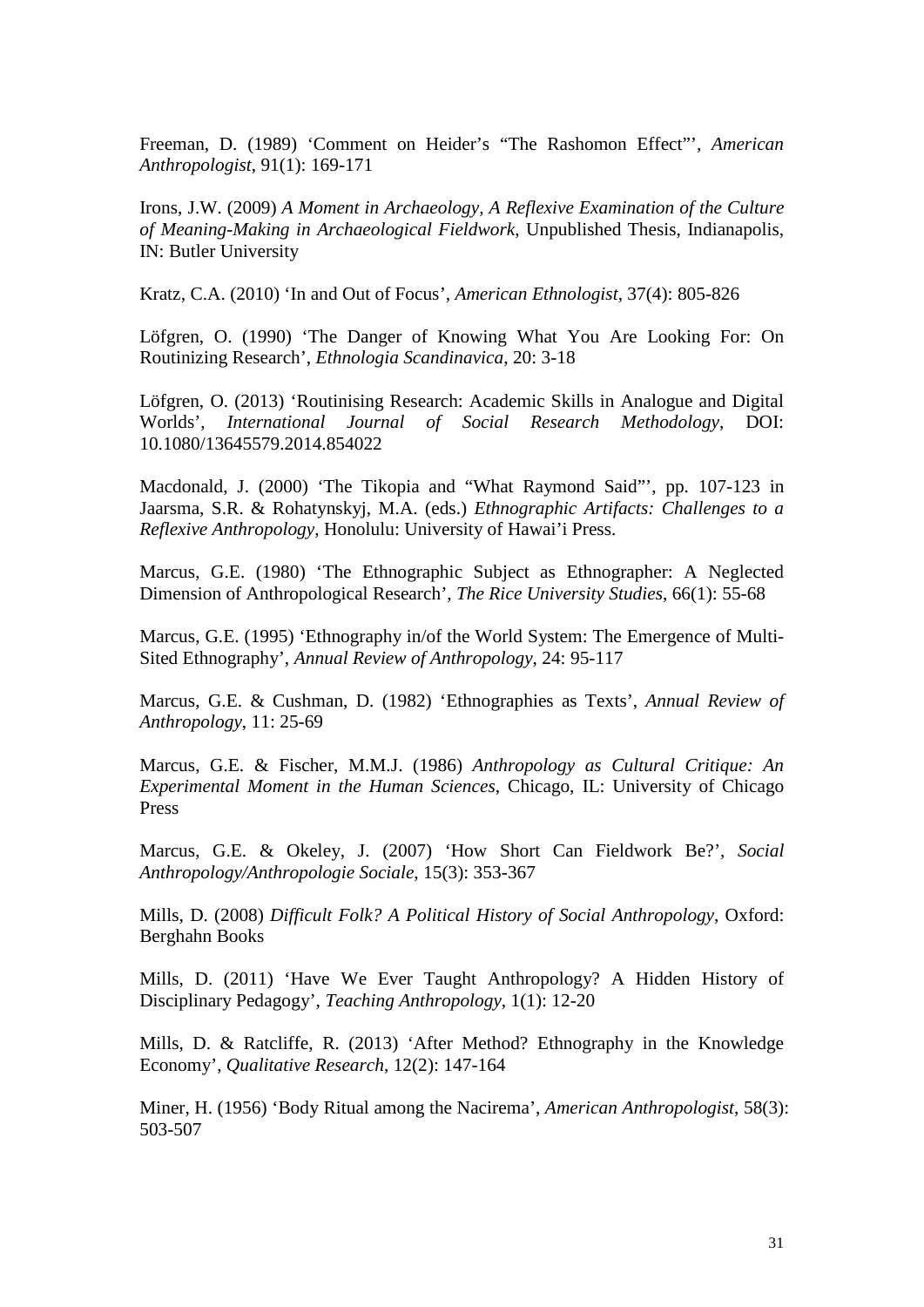Morton, C. (2004) 'The Anthropologist as Photographer: Reading the Monograph and Reading the Archive', *Visual Anthropology*, 18(4): 389-405

Morton, C. (ed.) (2009) *Photography, Anthropology and History: Expanding the Frame*, Farnham: Ashgate

Okely, J. (2013) *Anthropological Practice: Fieldwork and the Ethnographic Method*, London: Bloomsbury

Orans, M. (1996) *Not Even Wrong: Margaret Mead, Derek Freeman, and the Samoans*, Novato, CA: Chandler & Sharp

Rabinow, P. (1977) *Reflections on Fieldwork in Morocco*, London: University of California Press

Rabinow, P. (1996) *Essays on the Anthropology of Reason*, Princeton: Princeton University Press

Rabinow, P. & Stavrianakis, A. (2013) *Demands of the Day: On the Logic of Anthropological Inquiry*, Chicago, IL: University of Chicago Press

Rhoades, J.D. (1989) 'The "Rashomon Effect" Reconsidered', *American Anthropologist*, 91(1): 171

Rosaldo, R. (1987) 'Where Objectivity Lies: The Rhetoric of Anthropology', pp. 87- 110 in Nelson, J., Megill, A. & McCloskey, D. (eds.) *The Rhetoric of the Human Sciences*, Madison, WI: University of Wisconsin Press

Rosaldo, R. (1989) *Culture and Truth: The Remaking of Social Analysis*, Boston, MA: Beacon Press

Ryzewski, K. (2012) 'Multiply Situated Strategies? Multi-Sited Ethnography and Archaeology', *Journal of Archaeological Method and Theory*, 19(2): 241-268

Sahlins, M. (2013a) 'The National Academy of Sciences: Goodbye to all that', *Anthropology Today*, 29(2): 1-2

Sahlins, M. (2013b) 'Human Science', *London Review of Books*, 35(9): 29

Samuels, K. (2011) 'Field Work: Constructing Archaeological and Ethnographic Intersections', *Cambridge Archaeological Journal*, 21(1): 152-156

Sangren, P.S. (2007) 'Anthropology of Anthropology? Further Reflections on Reflexivity', *Anthropology Today*, 23(4): 13-16

Schaffer, S. (1994) 'From Physics to Anthropology: And Back Again', *Prickly Pear Pamphlet Number 3*, London: Prickly Pear Press

Strathern, M. (ed.) (2000) *Audit Cultures: Anthropological Studies in Accountability, Ethics and the Academy*, London: Routledge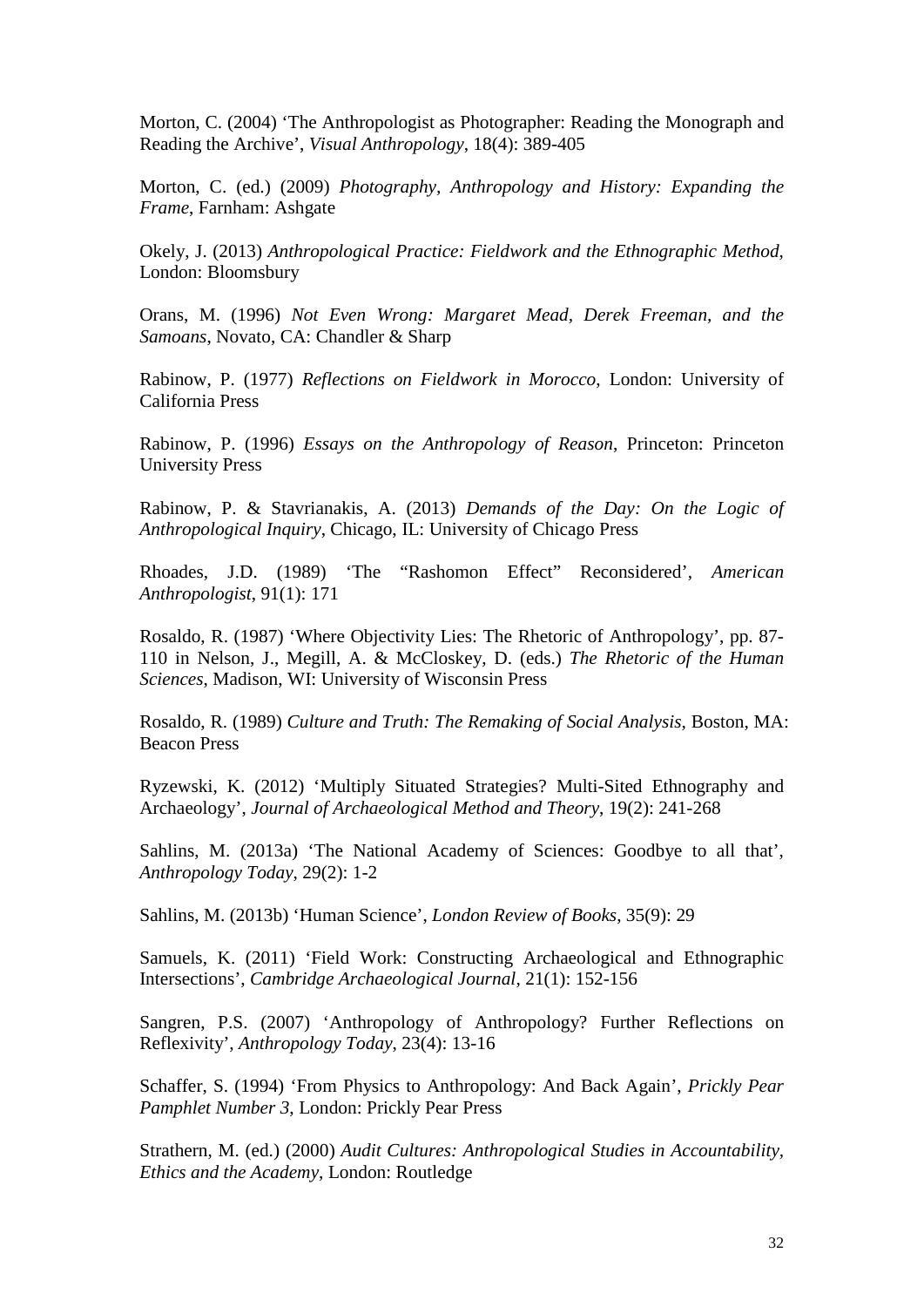Watson, M.C. (2012) 'Staged Discovery and the Politics of Maya Hieroglyphic Things', *American Anthropologist*, 114(2): 282-296

Williams, M.D. (2002) *The Ethnography of an Anthropology Department (1959- 1979): An Academic Village*. New York, NY: The Edwin Mellen Press

Williams, S. (1993) 'Abjection and Anthropological Praxis', *Anthropological Quarterly*, 66(2): 67-75

Williams, S. (1997) 'Ethnographic Fetishism or Cyborg Anthropology? Human Scientists, Rebellious Rats, and their Mazes at El Delirio and in the Land of the Long White Cloud', pp. 165-191 in Downey, G.L. & Dumit, J. (eds.) *Cyborgs & Citadels: Anthropological Interventions in Emerging Sciences and Technologies*, Santa Fe, NM: School of American Research Press

Wolbert, B. (2000) 'The Anthropologist as Photographer: The Visual Construction of Ethnographic Authority', *Visual Anthropology*, 13(4): 321-343

#### **Mixed Methods**

Bergman, M. (2008) *Advances in Mixed Methods Research: Theories and Applications*, London: Sage

Brannen, J. (2009) 'Prologue: Mixed Methods for Novice Researchers: Reflections and Themes', *International Journal of Multiple Research Approaches*, 3(1): 8-12

Bryman, A. (1988) *Quantity and Quality in Social Research*, London: Unwin Hyman.

Bryman, A. (2006) 'Paradigm Peace and the Implications for Quality', *International Journal of Social Research Methodology*, 9(2): 111-126

Bryman, A. (2007) 'Barriers to Integrating Quantitative and Qualitative Research', *Journal of Mixed Methods Research*, 1(1): 8-22

Creswell, J.W. (2009) 'Editorial: Mapping the Field of Mixed Methods Research', *Journal of Mixed Methods Research*, 3(2): 95-108

Creswell, J.W. & Garrett, A.L. (2008) 'The "Movement" of Mixed Methods Research and the Role of Educators', *South African Journal of Education*, 28: 321-333

Freshwater, D. (2007) 'Reading Mixed Methods Research: Contexts for Criticism', *Journal of Mixed Methods Research*, 1(2): 134-146

Greene, J.C., Caracelli, V.J., & Graham, W.F. (1989) 'Toward a Conceptual Framework for Mixed-Method Evaluation Designs', *Educational Evaluation and Policy Analysis*, 11: 255-274

Hammersley, M. (1996) 'The Relationship between Qualitative and Quantitative Research: Paradigm Loyalty versus Methodological Eclecticism', pp. 159-174 in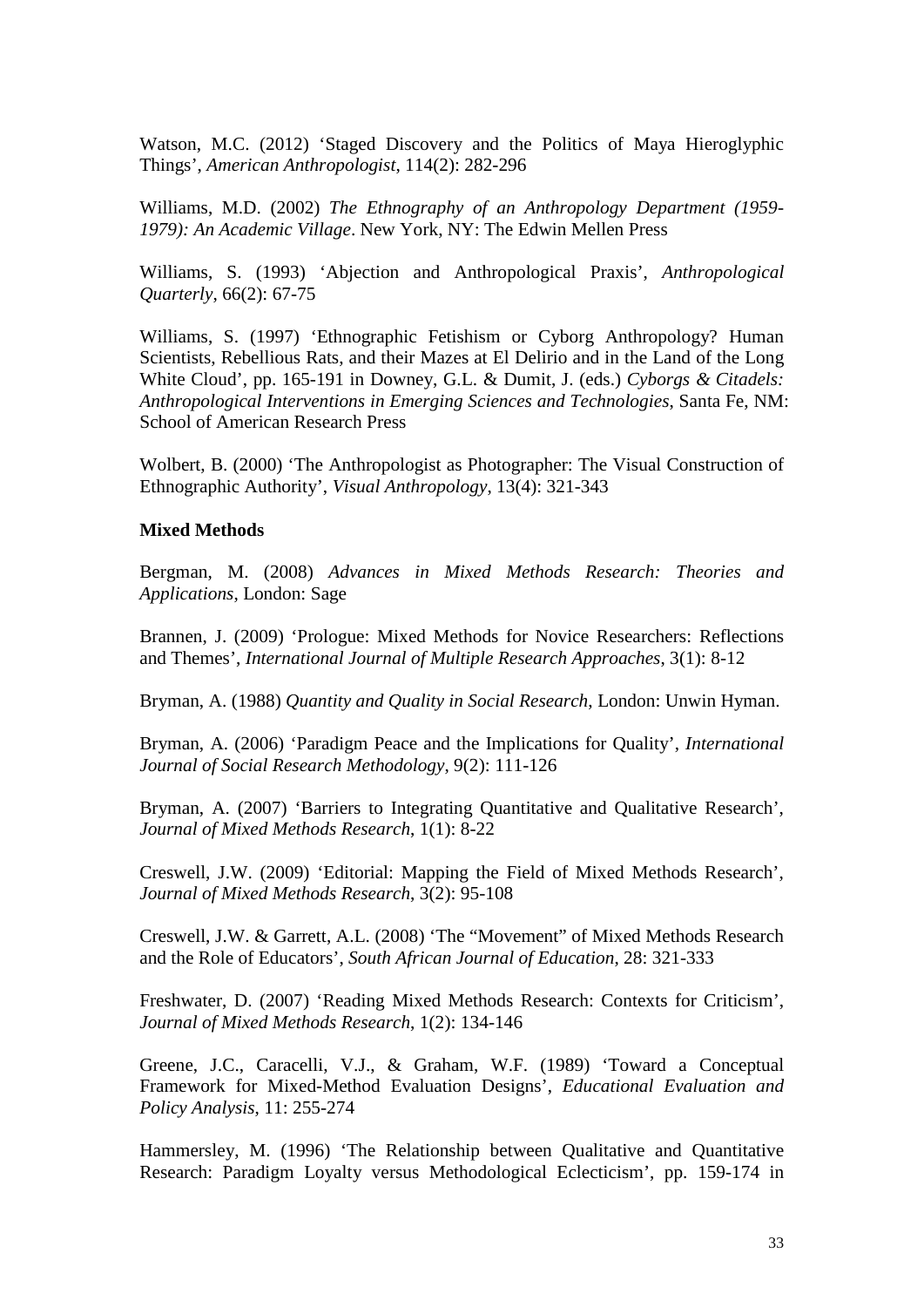Richardson, J.T.E. (ed.) *Handbook of Qualitative Research Methods for Psychology and the Social Sciences*, Leicester: BPS Books

Hart, L.C., Smith, S.Z., Swars, S.L & Smith, M.E. (2009) 'An Examination of Research Methods in Mathematics Education (1995-2005)', *Journal of Mixed Methods Research*, 3(1): 26-41

Johnson, R.B., Onwuegbuzie, A.J. & Turner, L.A. (2007) 'Toward a Definition of Mixed Methods Research', *Journal of Mixed Methods Research*, 1(2): 112-133

Mason, J. (2011) 'Facet Methodology: The Case for an Inventive Research Orientation', *Methodological Innovations Online*, 6(3): 75-92

May, V. & Burke, H. (2010) 'Practical Considerations for Leading and Working on a Mixed Methods Project', *Realities Toolkit 11*, Morgan Centre, University of Manchester

Molina-Azorín, J. (2009) 'Understanding how Mixed Methods Research is undertaken within a Specific Research Community: The Case of Business Studies', *International Journal of Multiple Research Approaches*, 3(1): 47-57

Niglas, K. (2009) 'How the Novice Researcher Can Make Sense of Mixed Methods Designs', *International Journal of Multiple Research Approaches*, 3(1): 34-46

O'Cathain, A., Murphy, E. & Nicholl, J. (2007) 'Integration and Publications as Indicators of "Yield" From Mixed Methods Studies', *Journal of Mixed Methods Research*, 1(2): 147-163

O'Cathain, A., Murphy, E. & Nicholl, J. (2008) 'The Quality of Mixed Methods Studies in Health Services Research', *Journal of Health Service Research Policy*, 13: 92-98

Plano Clark, V.L. (2010) 'The Adoption and Practice of Mixed Methods: U.S. Trends in Federally Funded Health-Related Research', *Qualitative Inquiry*, 16(6): 428-440

Pluye, P., Grad, R.M., Levine, A. & Nicolau, B. (2009) 'Understanding Divergence of Quantitative and Qualitative Data (or Results) in Mixed Methods Studies', *International Journal of Multiple Research Approaches*, 3(1): 58-72

Sandelowski, M. (2001) 'Real Qualitative Researchers Do Not Count: The Use of Numbers in Qualitative Research', *Research in Nursing & Health*, 24(3): 230-240

Sandelowski, M. (2003) 'Tables or Tableaux? The Challenges of Writing and Reading Mixed Methods Studies', pp. 321-350 in Tashakkori, A. & Teddlie, C. (eds.) *Handbook of Mixed Methods in Social and Behavioral Research*, Thousand Oaks, CA: Sage

Sandelowski, M. & Barroso, J. (2002) 'Reading Qualitative Studies', *International Journal of Qualitative Methods*, 1(1): Article 5